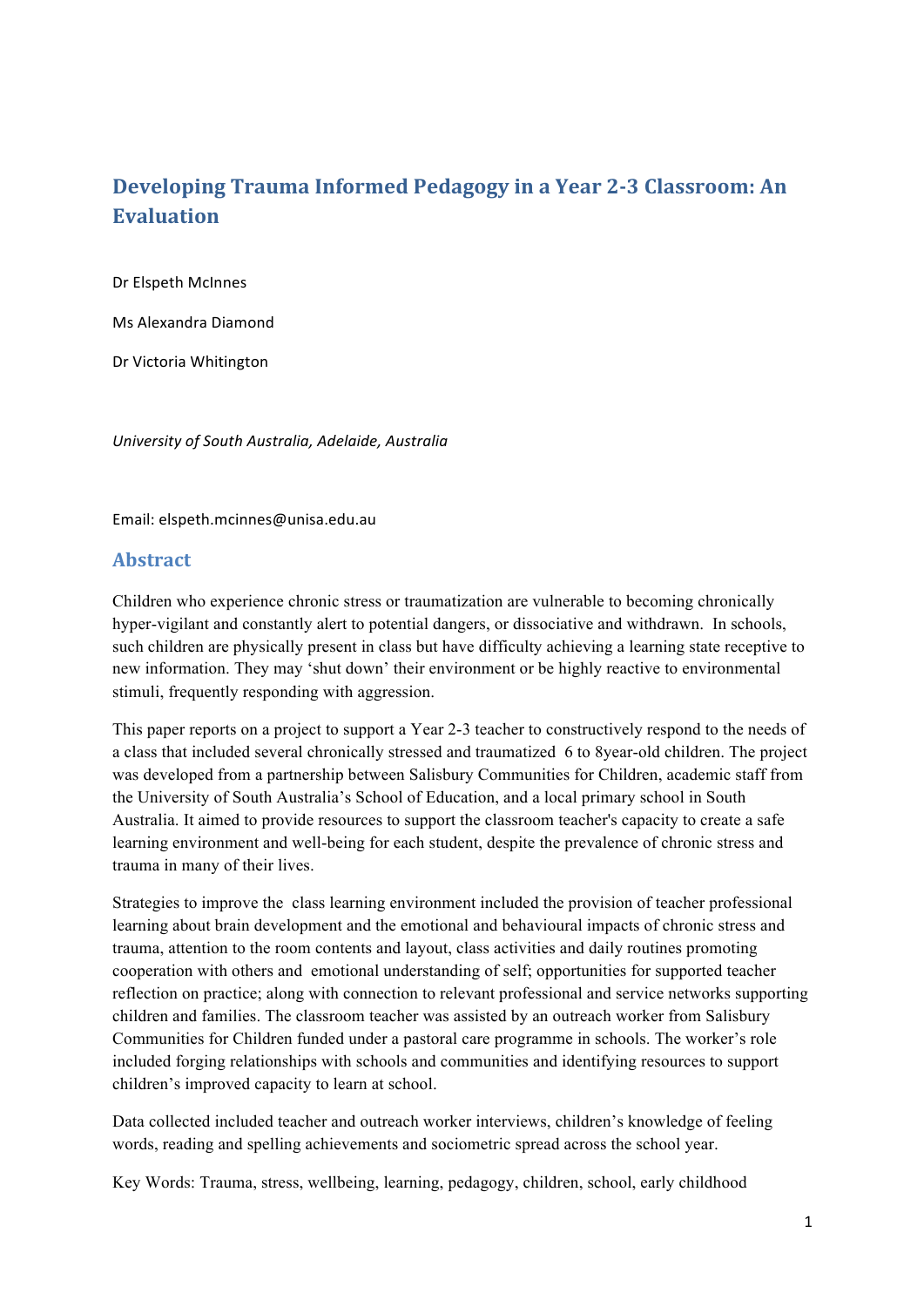# **Introduction**

Recognizing the importance of the early childhood years to later development, Australian state and federal governments have, over the past decade or so, increasingly focused on providing improved support for families with young children at home, in child care and at school. Early childhood is the period of most rapid brain growth, and recent neuro-developmental research has emphasised the significance of young children's daily environment in shaping biological pathways that set life trajectories for physical and mental health, learning and behaviour (Mustard 2008). Beyond the family context, schools provide the environments where children over five years of age spend most of their time. Children's ability to cope with the social, emotional and behavioural demands of schooling is thus significantly shaped by their experiences in the home and in the early years of school.

To the north of central Adelaide in South Australia, Salisbury Communities for Children (SC4C) was established in 2005 with funding from the then Australian Government Department of Family and Community Services, now the Department of Families and Communities, Housing and Indigenous Affairs (FAHCSIA). It aimed to support families with children in the first five years living in the eastern suburbs of Salisbury. The Socio Economic Index for Areas (SEIFA) scores based on Australian Bureau of Statistics 2006 Census data (AEDI 2010) for these suburbs range from 908 to 937, indicating that these suburbs are more disadvantaged than the average Australian suburb (SEIFA score 1000).

The Australian Early Development Index (AEDI) 2006 results for the Salisbury East area indicated that although about half the five-year-olds in that area were performing well in one or more developmental domains, 29% were developmentally vulnerable in one or more domains. To illustrate, as many as 13% were not doing well on measures of emotional maturity; that is they had trouble concentrating, managing their negative emotions and were not ready to help others. AEDI data collected for 2009-10 indicates similar outcomes.

In 2009 FaHCSIA funded SC4C to extend its support for children's development into the primary school years. Following consultations with primary school teachers and children (Diamond & Willoughby 2009), SC4C employed a children and families support coordinator to act as an outreach worker with counsellors, chaplains, Aboriginal liaisons and other school staff to create networks between agencies concerned with children and their families, and to provide holistic support in complex cases affecting children aged five to 12 years. As part of this initiative a year 2-3 class teacher at a primary school in the eastern Salisbury suburbs volunteered to participate in a project in partnership with the SC4C outreach worker. As part of the project the teacher learnt about young children's well-being, with a specific focus on the effects of stress and trauma, and implemented classroom pedagogical strategies to assist children's development and resilience. Two key programmes implemented were *Play is the Way* and *Kimochis*. These two programmes and other interventions were intended to shape the classroom culture to become more supportive of these vulnerable children.

*Play is the Way* is 'a cooperative physical games programme' in which 'children are required to work together towards positive collective outcomes' (Street, Hoppe, Kingsbury & Ma 2004, p. 97). The structured games and language aim to promote peer support, trust, respect and understanding by engaging children's emotions, and calling for mastery and control of those emotions for children to participate, be aware of others' needs and interests, and to co-operate to achieve success (McCaskill 2007). Support for the efficacy of this programme has come from Street et al.'s (2004) evaluation. The study found 'significantly improved pro-social behaviour in the school environment and general improvements in pro-social behaviour in the home environment'( p.97).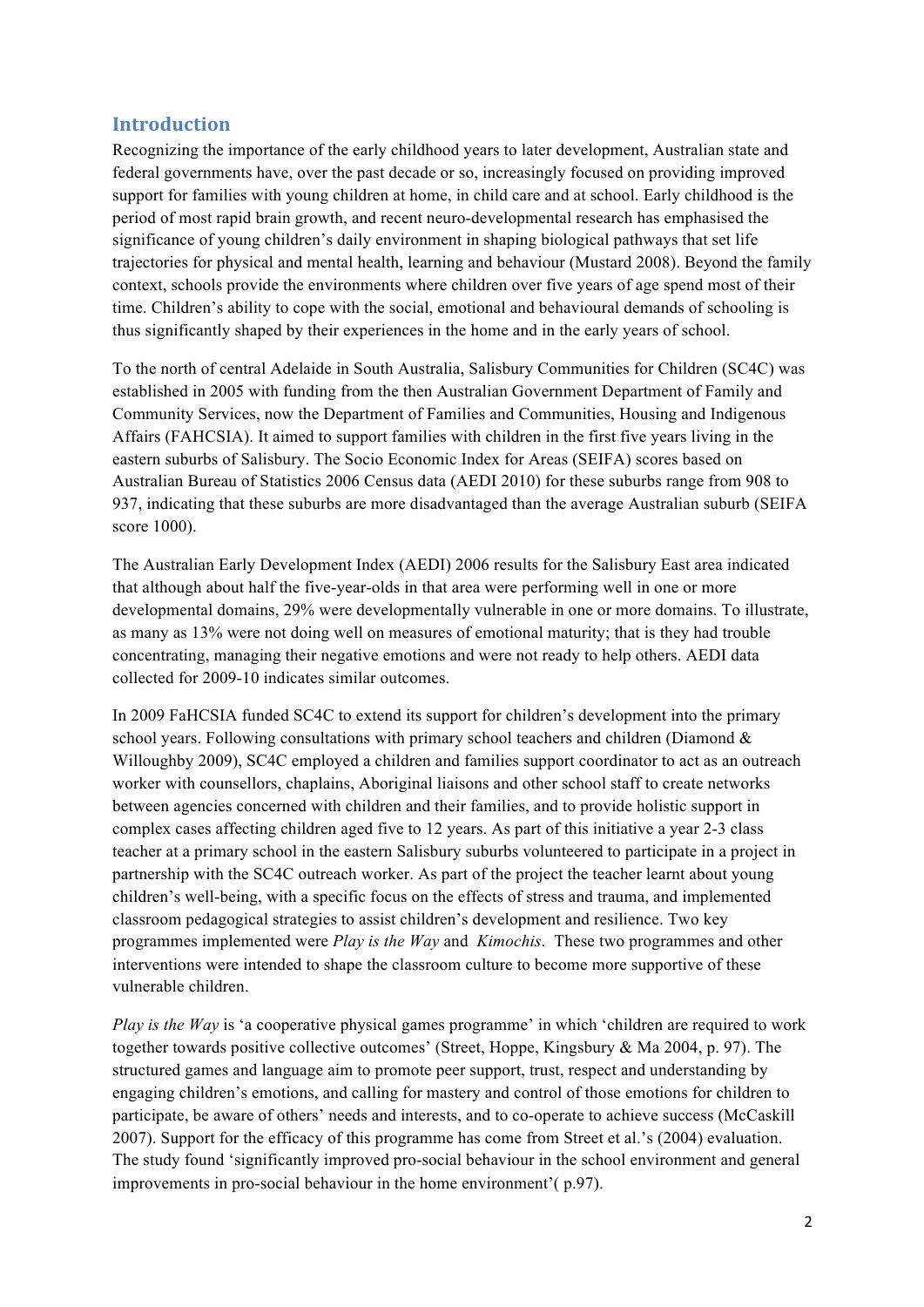*Kimochis* aim to 'teach children to identify and express feelings in positive ways' and the contexts which give rise to those feelings (Kimochis 2011). The plush toy characters are used to introduce children to a wide range of words for expressing their feelings, and come with interactive storybooks to relate the characters' feelings to the events of the storyline.

The classroom's socio-emotional climate was tracked over the year using sociometry. Developed by Jacob Moreno (1989), sociometry can be described as a graphic representation of the social relations of individuals in a group It is made by drawing the structure of interpersonal relations in that group, as indicated by those individuals Surhone, Tennoe & Henssonow 2010). When employed on three occasions over a year, the development of children's social relationships within a group becomes evident.

The following section briefly reviews the research literature on children's exposure to stress and trauma, and its impact on their schooling experience.

## **Chronic Stress and Trauma, Academic and Social Learning**

## **Definitions and sources of chronic stress and trauma in early childhood**

The term 'chronic stress' refers to experiences giving rise to the presence of ongoing high levels of stress hormones such as cortisol. Stressors arising from negative family interactions, parental separation, family poverty, child neglect, family violence, parental chronic illness and substance abuse, neighbourhood violence, racism and discrimination threaten children's healthy emotional development (Seccombe 2002, Stien & Kendall 2004). These stressors are of particular concern when consistent nurturing and comforting responses are not provided by competent adults (National Scientific Council on the Developing Child 2005).

In this context, 'trauma' refers to a response to an overwhelming event or events where survival is threatened. Common contexts of trauma include family violence, rape and sexual abuse, vehicle crashes, serious illness diagnosis, or witnessing violence, injury, death or disaster (Stien & Kendall 2004). Traumatic stressors arising from deliberate violence, betrayal or neglect are likely to have more severe outcomes than do traumatic accidents or natural disasters (Courtois & Gold 2009). Experiencing or witnessing family violence (ie. domestic violence and child abuse) can cause major post-traumatic symptoms (Courtois & Gold 2009). It is estimated that one in four Australian children has witnessed violence against their mother (Indermaur 2001). The traumatic stress experienced by children in situations of domestic violence is often exacerbated by the compromised emotional state of a parent who cannot offer protection (van der Kolk 2005) and /or the betrayal involved when the traumatic experience is perpetrated by a trusted person (Levine  $&$  Kline 2007). Exposure to familial violence is usually characterised by repeated traumatic stress events over time. Complex trauma results from severe stressors that are (1) repetitive or prolonged, (2) involve harm or abandonment by caregivers or other ostensibly responsible adults, and (3) occur at developmentally vulnerable times in the victim's life, such as early childhood…(when critical periods of brain development are rapidly occurring or being consolidated)' (Ford & Courtois 2009, p. 13).

#### *Effects of chronic stress and trauma on brain development and function*

Chronic childhood stress and complex trauma impact on the development and function of the brain, affecting children's emotional, cognitive, social, physical and behavioural functions. Trauma in early childhood can 'change the structure and function of key neural networks, including those involved with regulating stress and arousal' (Ludy-Dobson & Perry 2010, p. 29). Trauma 'interfere (s) with normal patterns of experience-guided neurodevelopment by creating extreme and abnormal patterns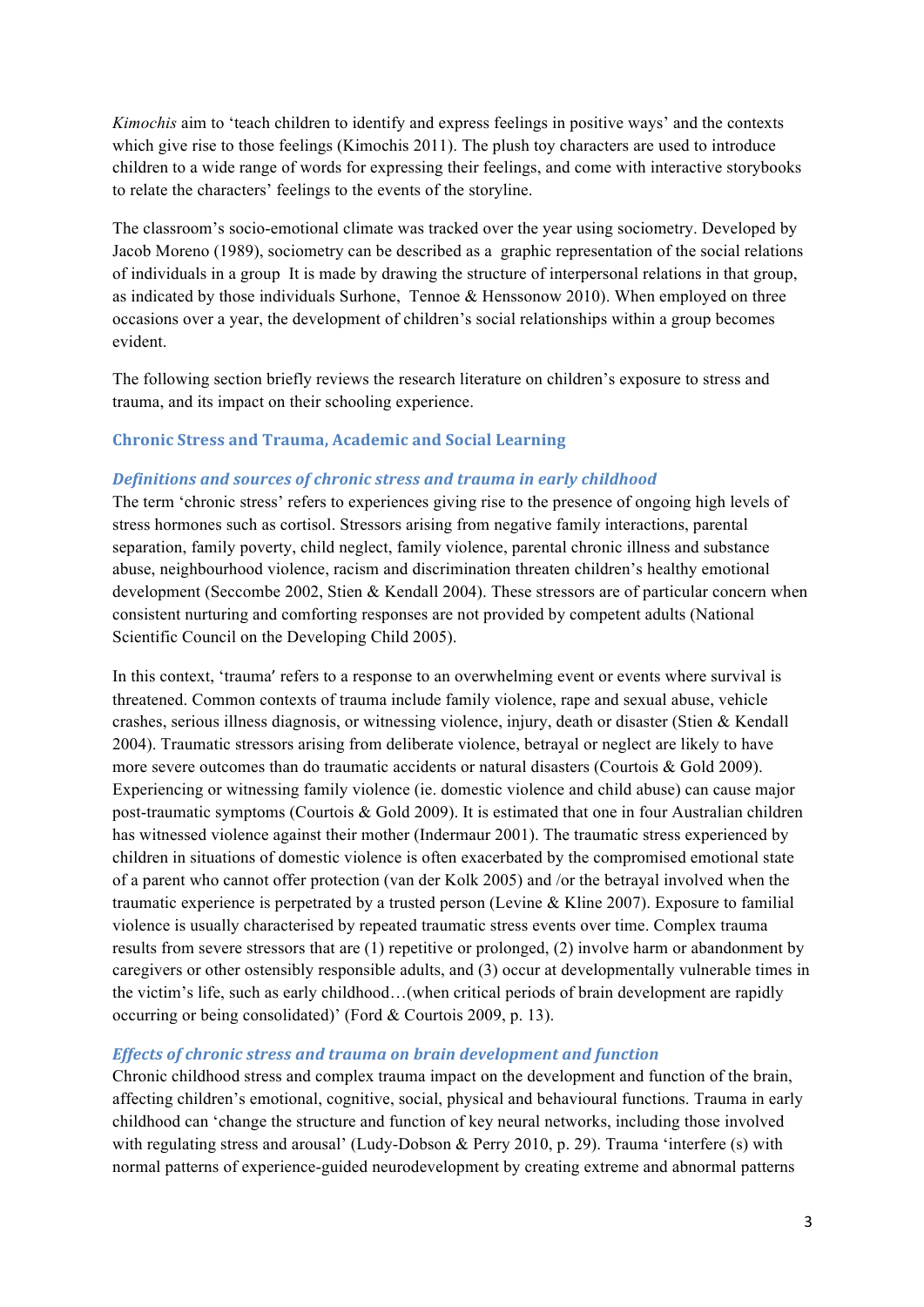of neural and neuro-hormonal activity' (Perry 2009, p. 241).Continuing exposure to stressors creates chronic stress responses because the hippocampus, which normally operates to lower cortisol production, becomes damaged, allowing high cortisol levels to cause neural injury (Monk & Nelson 2002) and to threaten the development of cortical receptors (Gerhardt 2004). Significantly smaller hippocampuses have been found in adults with histories of early abuse (Bremmer 2008, p.26). Because the hippocampus normally supports the integration of memories in the context of time and space, dysfunction can result in inability to recall (Bremmer 2008, p.32). Other brain outcomes of complex childhood trauma include increased amygdala function, associated with amplified fear responses, and decreased medial prefrontal cortex function, associated with inability to turn off the fear response (Bremmer 2008).

When young children are exposed to chronically high stress environments, their use-dependent pathways become highly sensitive to detecting and responding to alarm stimuli (Gerhardt 2004; Monk & Nelson 2002). This focus on threat and survival means that when these children do not feel safe, effective learning of new information, like that presented at school, is diminished (Goswami 2008, p.44). Memory problems, including intrusive thoughts and a state of heightened arousal disrupt the "collaboration between the emotional and cognitive parts of the brain – the limbic system and the neocortex ….often lead[ing] children to develop an emotion-based coping style aimed at managing overwhelming feelings rather than thoughtfully tackling the challenges at hand" (Van der Kolk 1997 cited in Stien & Kendall 2004, p.75). The brain physiology responding to 'alarm' sensory inputs is mobilised when either the situation is traumatic or there is one or more trauma-associated triggers present. This survival response has priority over language, thinking and problem-solving areas of brain anatomy that normally regulate emotional expression (Stien & Kendall 2004, p.75). For children who have survived complex trauma, even minor stressors can be experienced as extremely stressful (Margolin & Vickerman 2007).

#### *Effects of chronic stress and trauma on learning*

The neuroscience of learning has established that school children who experience chronic stress or trauma have difficulties learning and integrating new information (Australian Childhood Foundation 2010). Traumatised children may experience new events or activities as threatening, and they may not feel safe enough to take in novel information such as new words. The hyper-arousal or dissociative states experienced by chronically traumatized children impede access to the brain pathways for cognition, language, reflection and abstraction (Streeck-Fischer & Van der Kolk 2000). Complex trauma is statistically related to problems with paying attention and maintaining focus (both necessary for information processing and learning) (van der Kolk 2005) memory loss (Abercrombie, Kalin, Thurow, Rosenkranz & Davidson 2003).

#### *Social-emotional effects of chronic stress and trauma*

Social-emotional outcomes of chronic stress and trauma include risky behaviours and relationship difficulties (Ko, Ford, Kassam-Adams, Berkowitz, Wilson, Wong, Brymer & Layne 2008), problems with emotional self-regulation, poor self-concept (e.g. shame and guilt), lack of behavioural selfcontrol (e.g. aggression) mistrust in interpersonal relationships (van der Kolk 2005), and depression (Lueken & Lemery 2004). Trauma-based behaviours include internalising symptoms such as social withdrawal, pessimism about the future and anxiety, or externalising symptoms such as irritability, avoidance of stimuli associated with the trauma, and explosive outbursts (Stien & Kendall 2004). In the classroom context, as well as impacting on the traumatised child, these behaviours can negatively affect their peers. Self-management of emotions and impulses is a key component of successful social interaction (Cillessen & Bellmore 2004). Trauma-affected children can alter "the experience of the whole class group and change the shape of the school day" (Australian Childhood Foundation 2010,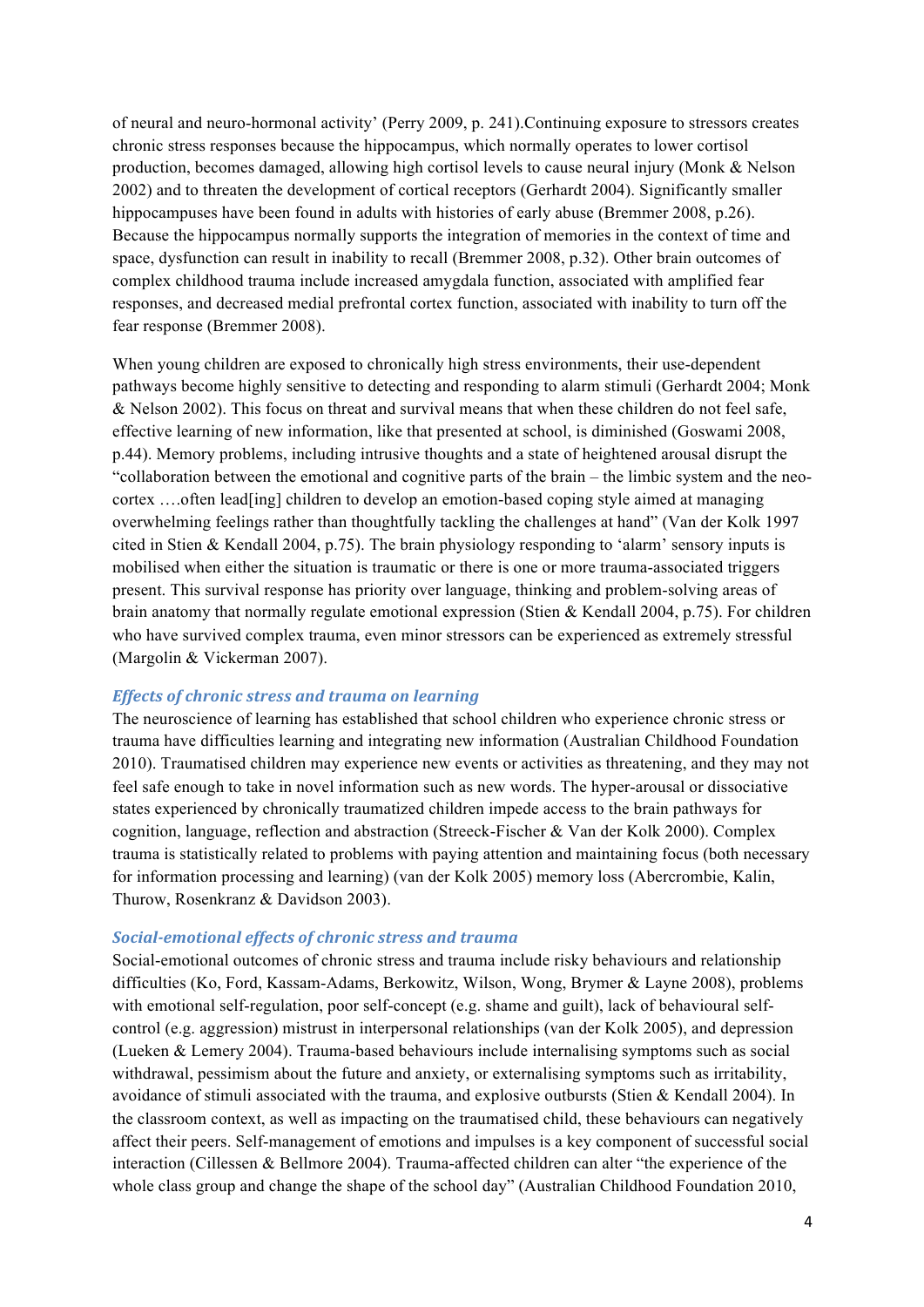p.64). As a result, traumatised children are likely to find it difficult to make friends. Because traumatized children find it hard to tolerate uncertainty and tend to avoid novel experiences and social contact, their exposure to new social expectations and cultural contexts is inhibited (Streeck-Fisher & Van der Kolk 2000, p.912), leaving gaps in their socialization.

In the primary school context, children who are identified as socially and emotionally vulnerable are at risk of being rejected by their peers (Laird, Jordan, Dodge, Pettit & Bates 2001). Peer acceptance in the primary-school years is related to later healthy psychological adjustment (Pederson, Vitaro, Barker & Anne 2007) and successful learning (Laird et al. 2001). Children rejected by peers in primary school are more likely than others to perform poorly at school; to avoid or drop out, become involved in substance abuse and delinquent behaviour in adolescence, and have mental health problems or criminal convictions in adulthood (Laird et al. 2001).

# **The potential of school-based interventions to support chronically stressed and traumatised children**

Chronically stressed and traumatised children require environments tailored to meet their needs so they can develop new adaptive responses, which may enable them to become socially and academically competent. Teachers are instrumental in creating classroom environments to support children's learning and development. Therefore teachers must understand the difficulties faced by traumatised and chronically stressed children, and what can be done in the learning environment to support them. Assisting children to become aware of their emotional and physical states and to learn strategies to self-regulate when they are feeling stressed or reacting to past traumas, provides pathways to improved social and emotional well-being, and enables effective learning (McCaskill 2007).

Children who succeed in life despite adversity or stress are considered "resilient" (Naglieri & LeBuffe 2005). Resilience in childhood stems from warm, supportive, stimulating, trusting relationships with a competent adult such as a parent, grandparent, mentor, elder or teacher (Masten & Reed 2002), or with siblings or competent peers (Werner 2006). Children who have competent caring adults in their lives benefit from the healthy models of effective coping. Such adults act as knowledgeable guides by listening and assisting children to rise to challenges, solve problems, remain persistent, manage stress and succeed despite their life circumstances. Positive interactions with safe and familiar others help to regulate and repair stress response systems and trauma-associated difficulties (Ludy-Dobson & Perry 2010).

Masten, Herbers, Cutuli and Lafavor (2008, p.76) highlight the role of effective schools and teachers in supporting children's emotional resilience. The World Health Organisation (2010) recommends 'mental health promotional activities in schools', and the current Australian National Mental Health Plan (Commonwealth of Australia, 2009a) identifies as a key action, working "with schools…to deliver programmes to improve mental health literacy and enhance resilience".

The Review of Funding for Schooling in Australia commissioned by the Australian Commonwealth Government argued that "Australian schooling needs to lift the performance of students at all levels of achievement, particularly the lowest performers" (Gonski, Boston,Greiner, Lawrence, Scales & Tannock 2011, p. xxix). It recommended that "school leaders should … make local arrangements to respond to particular needs related to student welfare, mental health and school readiness, and work directly with local public or not-for-profit providers of human services more broadly" (p. 219).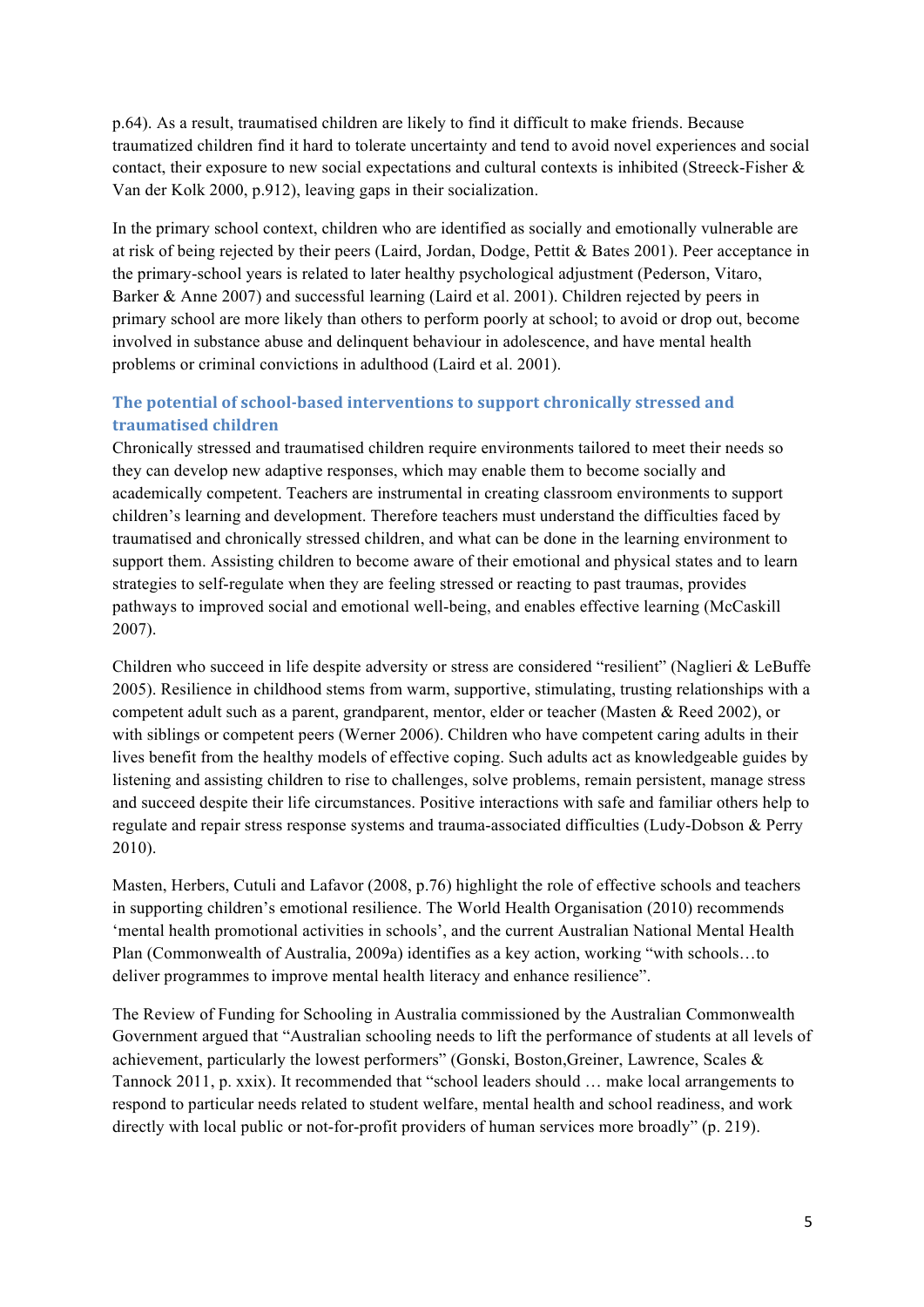The establishment by SC4C of an outreach worker in schools to work with staff, children and families has developed stronger links between schools and family support services in parts of Adelaide's northern suburbs. The partnership between the SC4C outreach worker and the year 2-3 classroom teacher in a local primary school aimed to support the well-being of children in that class. The strategy was evaluated by University of South Australia researchers to determine whether this approach could improve children's social relationships at school, their ability to identify their own and others' feelings and their subjective wellbeing, and if so, in what ways. The research investigated the extent to which this classroom programme improved children's social and emotional well-being in a school environment. Researchers also expected that student learning would improve if the social and emotional gains could be achieved. Using the sociometric tool, children were expected to make more friend choices and be chosen more often, with more mutual choices being made by the end of the year. Children were expected to know more words naming feelings after the implementation of the Kimochis programme than before, and to be reported as more cooperative in the classroom by their teacher after Play is the Way had been integrated into the teaching programme.

## **Research Design and Methodology**

As was noted in the introduction, the research site had, in relation to other such sites, relatively lower socio-economic status and a higher level of developmental vulnerability across the population of children starting school. The class chosen for the project was a combined year 2/3 class of 27 children, aged from 6 years and 10 months to 8 years and 8 months. Nine children (33 %) were from families with English as a second language and one child was Aboriginal. Nine children (33%) had a chronic medical condition or disability. Eleven children (41%) were from low income families. All children participated in class activities.

Ethics approval for the project was obtained from the University of South Australia and the Department of Education and Child Development (DECD). Consent to collect data was obtained from the school principal, the teacher and parents of 19 children– nine from Year 2 and ten from Year 3.

The project activities involved classroom-based intervention by the teacher aimed at supporting children's well-being at school. The project focused on assisting children to recognize their own and other's feelings and to promote co-operative and safe interactions between students. Six strategies were implemented during the 2012 school year. These were:

- teacher professional development for the use of *Kimochi* (n.d.) and *Play is the Way* (McCaskill 2007) resources,
- implementation of *Play is the Way* and *Kimochi* resources to structure daily classroom activities,
- informing parents about *Play is the Way* and *Kimochi* resources and ways they can support children's social and emotional learning at home,
- teacher modelling emotional self-regulation using *Play is the Way* and *Kimochi* resources,
- teacher engagement in three reflective interviews focussed on the project's implementation, across the school year,
- Ongoing support for the teacher and children from the SC4C outreach worker, skilled in fostering social and emotional development in school contexts.

The strategies and selection of resources were developed by the class teacher, the school's counsellor and the outreach worker in consultation with the research team.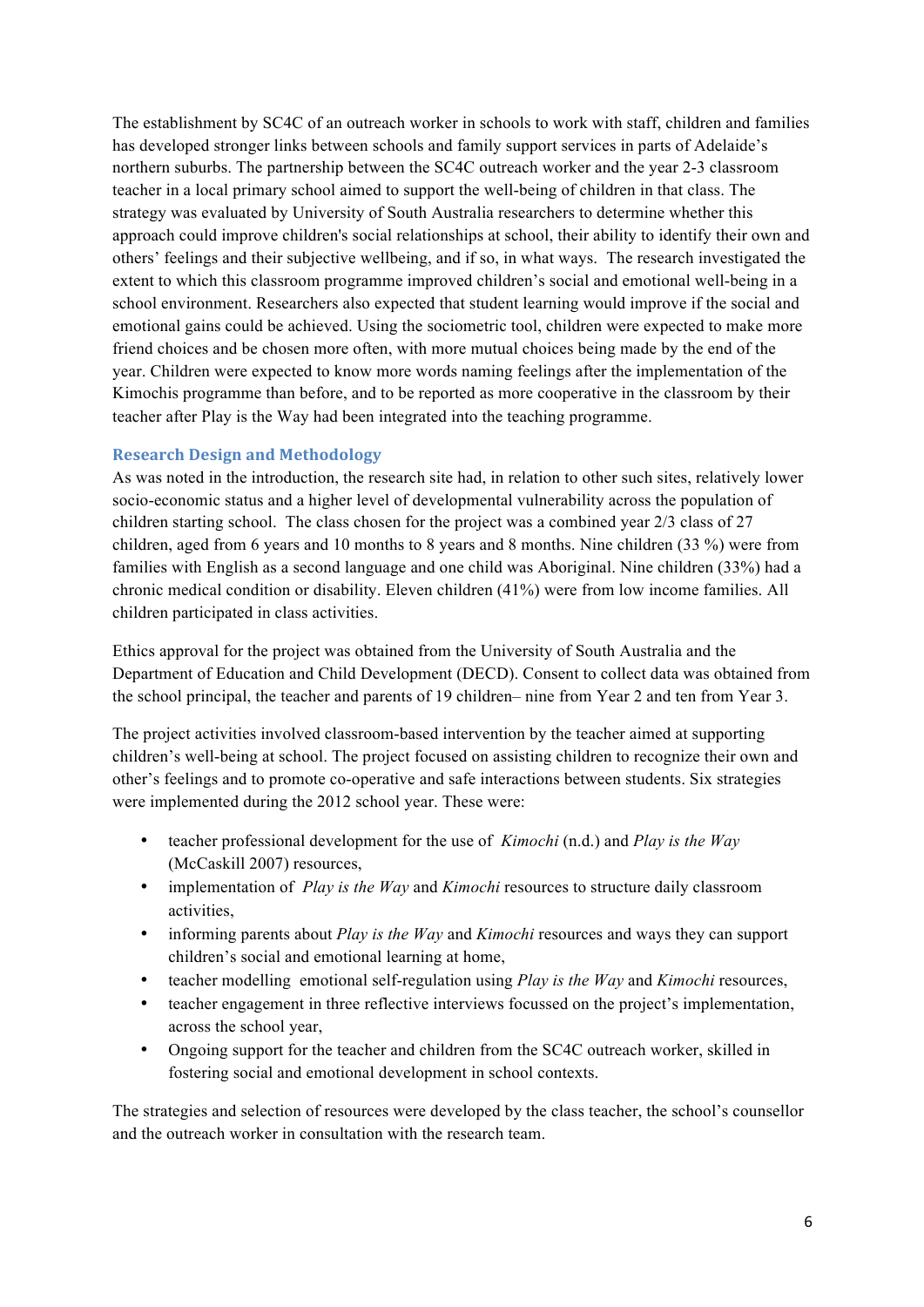# *Project Implementation*

The project was implemented in stages across the four term school year using a team approach involving the teacher, outreach worker and school counsellor and undergraduate teaching students. The outreach worker played a key role in sourcing materials, including *Play is the Way* and *Kimochis*, and providing support and training in their use to school staff, including the class teacher.

In the first term there were no active interventions, however an initial interview was conducted with the teacher by researcher. Early in Term 2, commencing the sociometric data collection, the teacher asked children to, *'Name three people in the class who are important to you'*. The same process was repeated in Term 3 and Term 4 to provide data on the children's social relationships in the class over time.

In Term 2, the structured games and language of *Play is the Way* were introduced in the selected class and across the school, with the support of the SC4C outreach worker and a pre-service early childhood educator. The initial presence of an additional support person when games were being introduced to the class allowed the establishment of the game activities to continue at the same time as following up students who became upset. The project team conducted an information night in Term 2 for the parents of children in the target class. The early evening event comprised a barbecue and opportunity for parents to engage in *Play is the Way* games with their children.

To obtain base line data before commencing implementation of the *Kimochis* resource, the teacher asked children at the end of Term 2 to write as many words naming feelings that they could think of. Then in Term 3 *Kimochi* resources were introduced to the class by the teacher with the support of the school counsellor and the SC4C outreach worker. Parents were invited with their children to another evening barbecue to engage with the *Kimochis* puppets and stories. In Term 4 the teacher again asked children to name as many feelings words that they could think of, providing data on the impact of the *Kimochis* resource on children's feelings vocabulary.

In Term 4 the outreach worker asked children to identify what was *'important to them at school'* to gain insights into what the children valued in their school experience. Teacher-collected data on student attendance, and reading and spelling levels were also provided to the researchers.

Data about the teacher's professional knowledge and reflections about implementation of classroom strategies were collected in four one hour interviews with one researcher, conducted at the end of each of the four terms. The SC4C outreach worker provided a reflective journal documenting his activities in the project process and was interviewed regarding his involvement in the project at the end of Term 4. One of the pre-service teaching students who assisted in implementing *Play is the Way* in this classroom also provided a reflection on her involvement.

Data were analysed using both qualitative and quantitative approaches to capture how the interventions impacted on the class social dynamics and the experiences of children, and on the teacher's understanding of his role. This paper presents results from the analysis of data from project staff and the participating children. Key themes from the teacher interviews are presented followed by reflections from a university student who supported the implementation of *Play is the Way* and the outreach worker who supported the teacher to implement changes. Data from the children includes analysis of class sociometrics, the numbers of feelings words children identify, children's attendance and reading records and responses to the question 'what is important to you at school?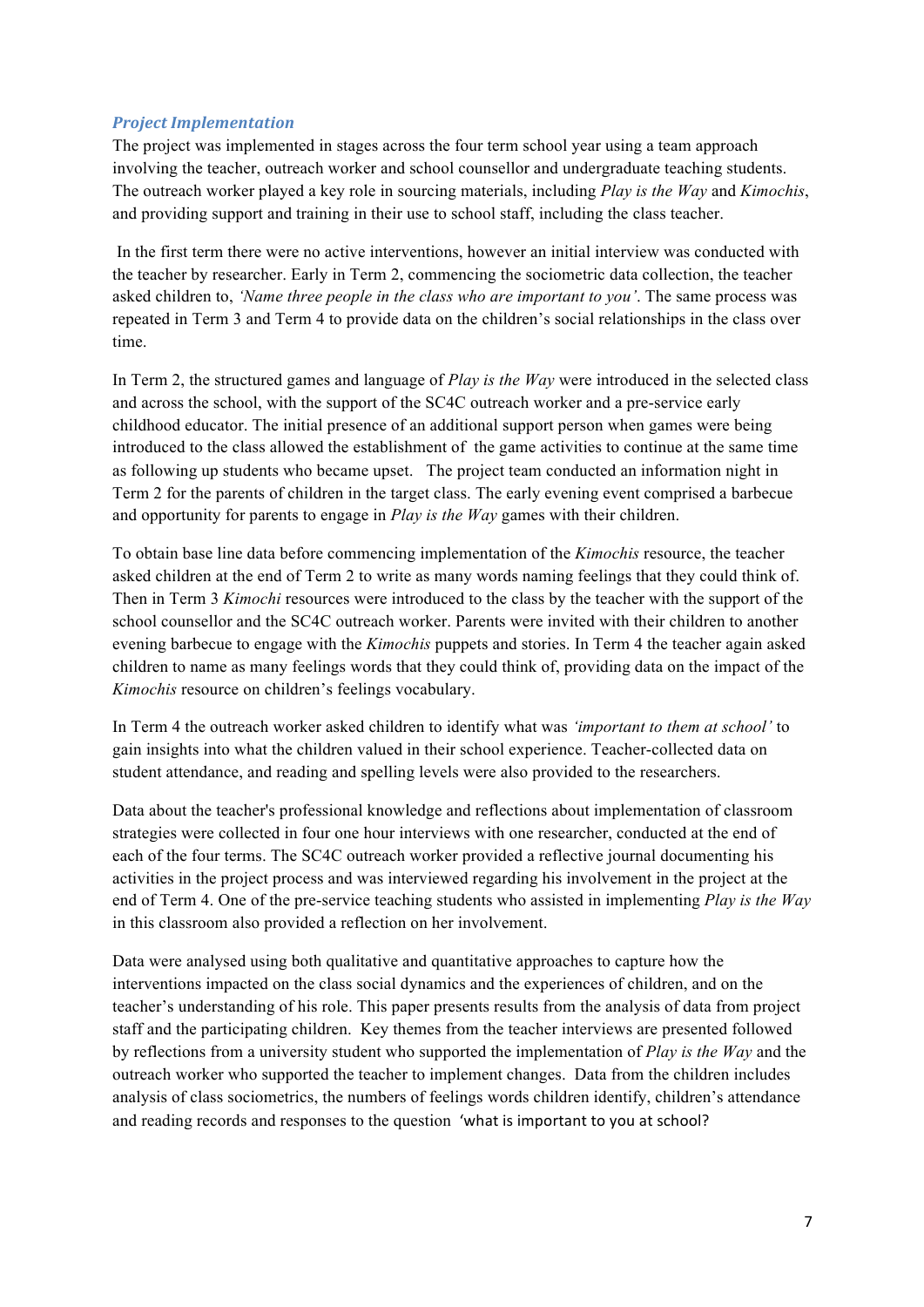# **Results**

# **Data from Project Staff**

# *Teacher interviews*

The class teacher was interviewed in each term about his reflections on the project. Seven key themes emerged from the teacher interviews.

1. The importance of relationships between teachers and children:

*'I have gone to students and … sat them down one-on-one and …asked them why, but if you don't have a …relationship at the start where they trust, they're not going to say it, yeah, so it is about getting to know the students individually.* 

*So I … tend to think while I can't sit down and talk to a student like I would as a counsellor one-onone, that's where like I do try and take in more of what they say, like in those little incidental conversations and stuff, to try and learn as much as I can about them in the time I've got and with what I've got, so yeah, I often sit with the kids like when they're eating their lunch and …talk to a few of them. When I do have to discipline I'm really mindful of repairing the relationship as well afterwards'.*

2. The teacher interpreting behaviour as communication about the child's state and not a personal reaction:

*'I know I've definitely shifted my thinking as a teacher, instead of sort of handing out consequences for poor behaviour, I ask them a lot more now about their choices and making good and bad choices, and understanding that a child who has or is experiencing trauma doesn't have the ability to … always line up the consequences about behaviour,'.*

3. The teacher coaching children regarding their approach to life, taking into account the challenges they face:

*'Definitely those who are experiencing difficulty in learning my big thing is instilling confidence in them that they can do it because, yeah, I'm a strong believer in your positive thinking will affect your ability to learn any confidence in something … positive thoughts often lead to positive results; negative thoughts, negative results, and … I believe it carries over into other areas of your life as well, so definitely if the child can believe they can do it, more than likely they'll try. If they can't at the moment they're giving up, but yeah, really trying to push them in a direction that If it is hard, well what can you do to get through it, and that comes down to that 'Be brave, give it a go, don't be scared if it's too hard'.*

*Yeah, and that's the big thing that we've talked about all year that if you run away from it, it will never get solved. If you confront it, be brave and sort of talk about it, try and work through the solution, like I can't promise it won't stop but you at least know what's causing it and how to maybe deal with it, rather than just running away and having it build up.(2:8)*

4. The teacher modelling and supporting a classroom community, which develops trust: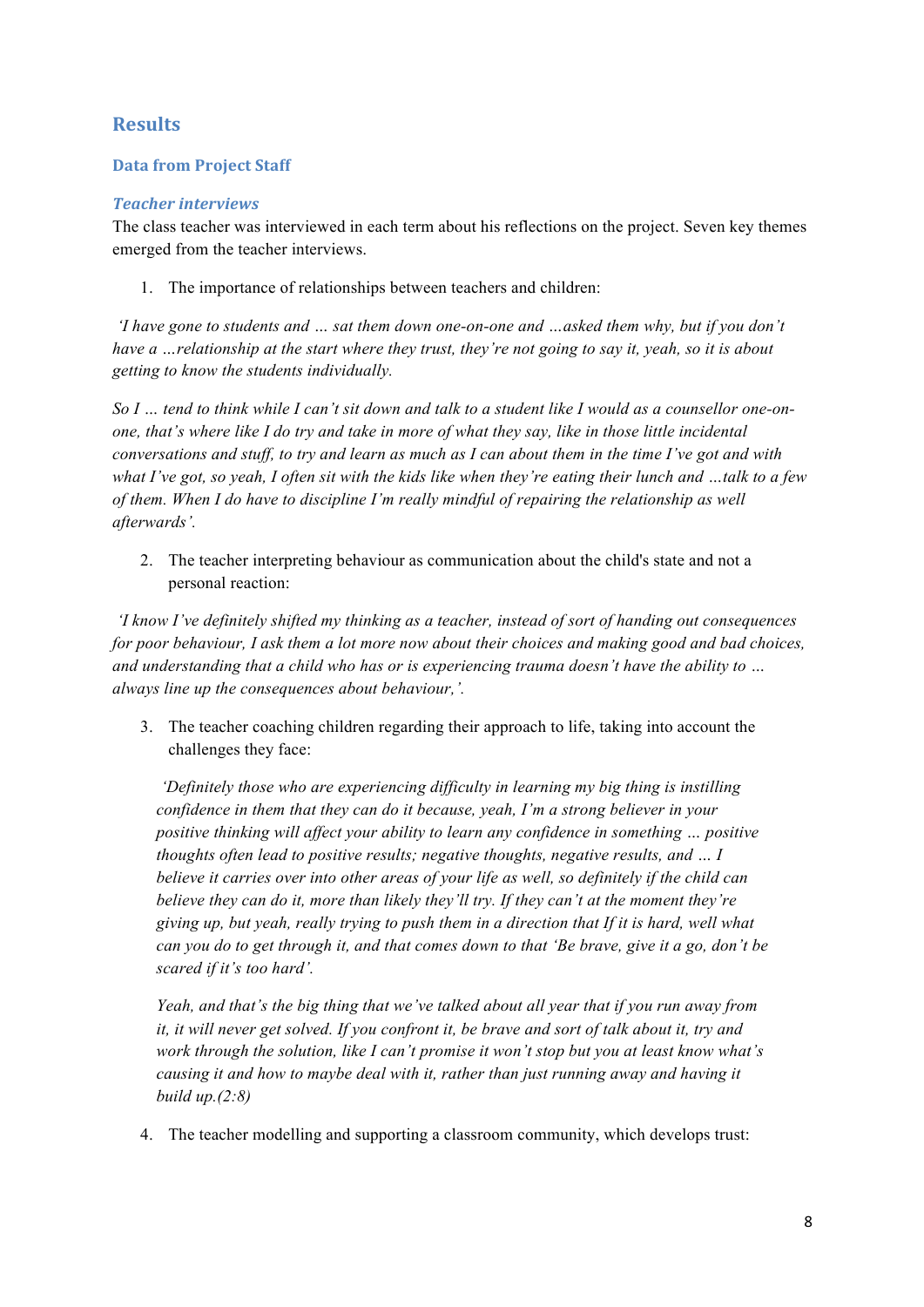*'The thing that this group is good at is tolerance and understanding. They're very empathetic towards others if you explain to them what the problem is, and I guess that's … the teaching side of it…. If they don't know what the problem is, they don't understand it, therefore they're not empathetic, but if I can voice what some people are feeling and understanding, they're very good at coming up with solutions on how we can help other people. When I have challenged them to work with different people they've been fantastic every time. I guess it is just about teaching them those parts of society that makes us like get along and work together.'* 

*'I've had to become more of a role model of the behaviour, like good and bad, like being able to be honest enough with this stuff, to acknowledge your mistakes. I guess it comes down to being brave yourself, putting yourself out there'.*

5. Employing a whole school approach to create consistency, including a shared language, as the children progress through the school:

*..it's definitely better with the whole school. I've noticed out in the yard, particularly with a lot of the younger students, I can ask them "Do you know the golden rule?" and because like they've seen the posters around the school and they say "Oh yeah, yeah, what is it?" and if they don't know it, somebody else does. So it helps with that language to solve problems out in the yard, and things like that. That is a pretty big bonus to having a whole-school approach to it'.*

6. Teacher recognition that learning about empathy and tolerance requires active teaching:

*'It's got to be something that's taught. It's a big thing, and I guess as I've matured as a teacher as well I do understand that it is something that needs to be taught. I remember when I first started I just expected that kids would know that, it was like the students will follow because I expect it. But now I've sort of learned … you do have to teach it and model it and you can't assume that every child comes from a background where it will be taught'.*

7. The teacher being knowledgeable about the effects of stress and trauma:

*'I did a Minds and Matters [course] where they did talk a lot about trauma and how that affects people's ability to concentrate and function, and therefore learn.*

*And then in [School Y], … we did a whole professional development day particularly on trauma. … I know [trauma has a] sustained, prolonged effect, … where the mind sort of can't switch off from that; they're still in that heightened state. So … without knowing all the jargon and everything behind it, I do believe I've got a pretty good basic understanding of what [trauma] is and how it affects people, which then does help me … day to day'.*

#### *Discussion*

The interviews affirmed that the use of *Play is the Way* (McCaskill 2007) and *Kimochis* resources provided valuable pedagogical tools for implementing a social-emotional learning programme. The programmes provided language to describe key concepts so that they could be learned and discussed by the teacher and his class. Perry (2005, p. 4) suggests that there are certain developmental strengths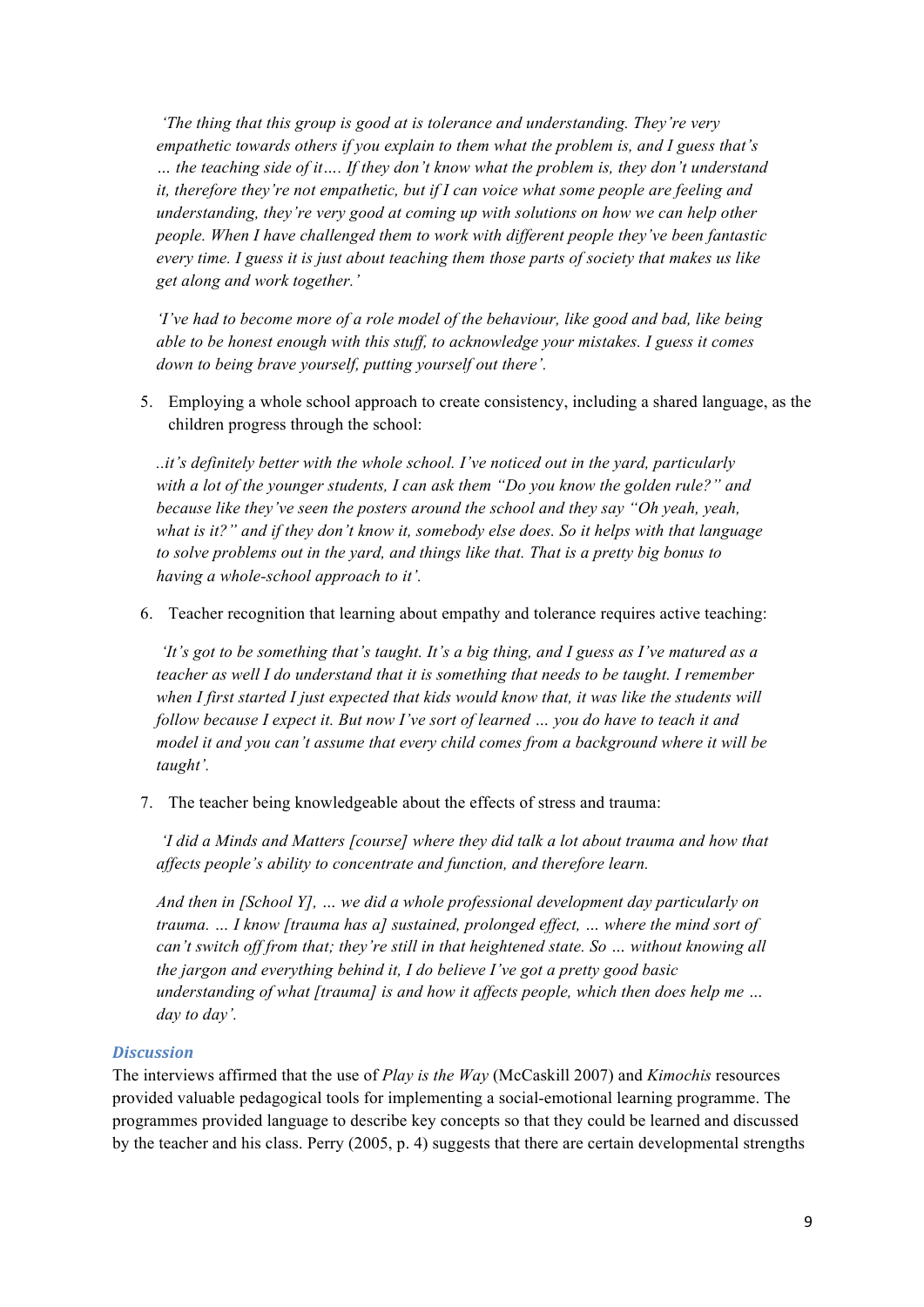which may help children overcome some of the adverse effects of violence. The skills and attitudes include attachment, self-regulation, affiliation, attunement, tolerance and respect.

The teacher's interest in and commitment to the project was essential to sustaining classroom experiences that drew on these resources. Support from the school counsellor, and the SC4C outreach worker, along with undergraduate student input, meant that the teacher could implement the resources with back-up.

The teacher's willingness to reveal his feelings to the class and to model 'making good choices' meant that he positioned himself as a member of the class community. The teacher also shifted from simply handing out punishments for 'bad' behaviour, to inviting children to make choices about who they wanted to be in charge of their behaviour – themselves or the teacher. He coached them towards greater social and emotional competence.

Creating a community in the classroom meant that participants needed to become aware of the feelings and interests of others as well as themselves and to find ways to care for each other's feelings.

## *University student's reflection*

In Term 2, a  $4<sup>th</sup>$  year pre-service educator, with the class teacher's and the SC4C outreach worker's support, ran *Play is the Way* on Tuesday and Thursday mornings for five weeks. In her reflections on the successful implementation of *Play is the Way,* she noted that it was important to be familiar with and consistently use the language of the *Play is the Way* programme, and identified the importance of using children's names to address them directly and build relationships with them. She also acknowledged the support of school staff as important to the successful implementation. The student also reflected on how the programme impacted on children's behaviour:

*"Children's behaviour became easier to control and they seemed to be connecting my instructions with the effectiveness of the game and the choices they were making. By the end of week 5, I was able to see a dramatic change in the children. Some children that would not participate in the beginning at all, went from being involved for 10 minutes, to participating in the whole session. It was quite a feeling of accomplishment as this is something the teacher and counsellor thought would not be possible for some of the children in the class."*

#### *Outreach Worker Interview*

The interview with the Outreach Worker identified 4 key themes:

1. Parents were willing to engage in positive activities with their child

*The teacher thought we won't get parents, we might get two or three, and then we had over 70 people… In the optional teacher interviews at the end of term 3, the rest of the school getting one or two parents and the teacher is getting over 15… The teacher said one of the things this has done for him is re-ignited his faith in parents wanting to be involved with their child's learning and he was starting to see that if we provide a learning environment the kids enjoy, where the kids flourish, then they'll share it with their parents and the kids acted as peer educators for their parents.*

2. Supporting change takes time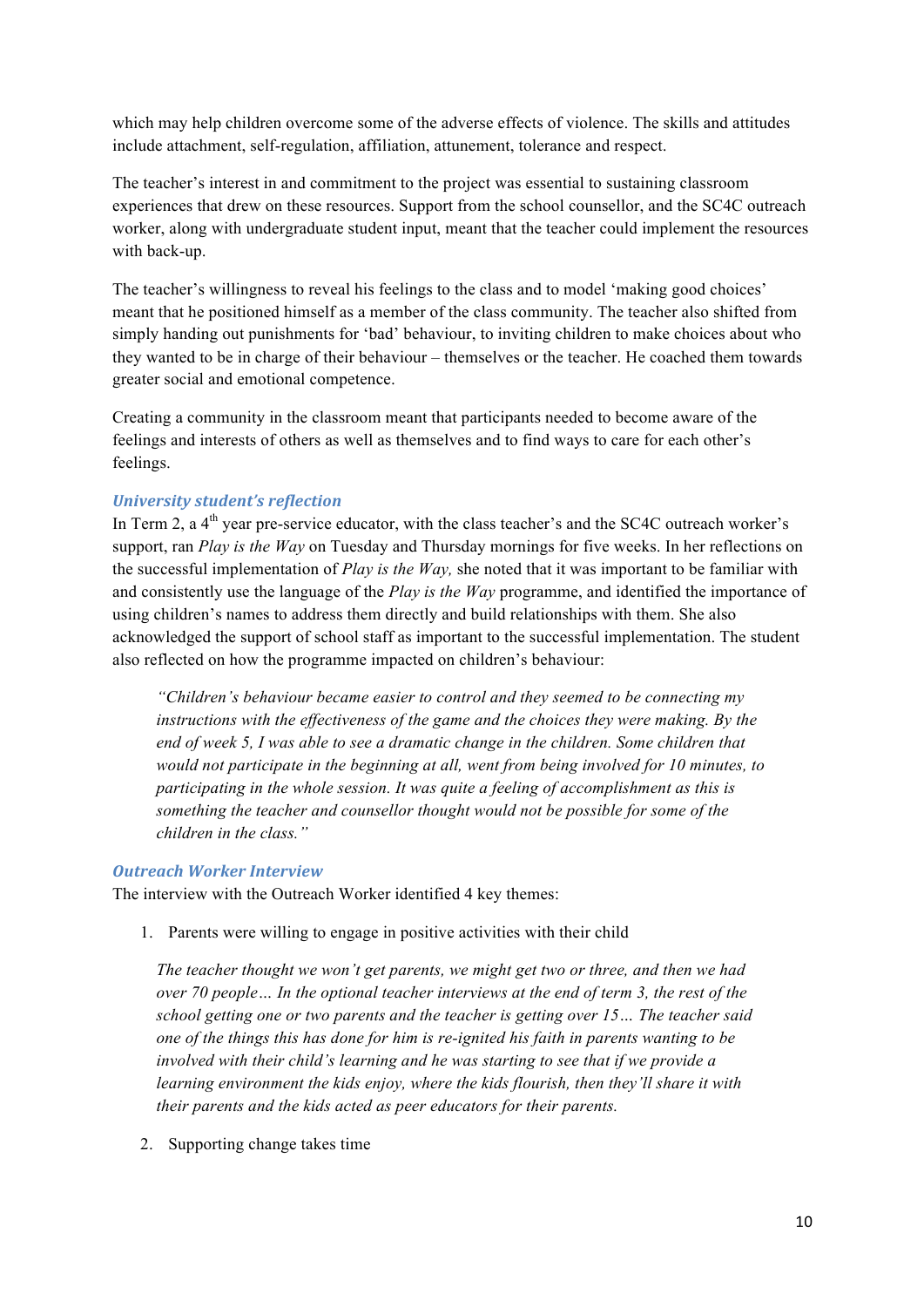*..generally I would spend a good four to five hours a week with that class, so actually, sometimes it would be just sitting in on the class and just being there, and letting the teacher try new things, and therefore he had the confidence to do that. Sometimes it was actually being there at the start of the day or the end of the day and just talking to parents and building those relationships, which we found were pivotal when we came to the family nights.* 

#### 3. Good relationships are the key to better outcomes

*T started(at another) school, he was constantly suspended, constantly excluded, and when you look through his file one of the biggest things he's never been able to do is form a relationship with someone at school, so he's had no one to contact and want to go back to. What I highlighted to the teacher only last week was, you know, T has now been in the school three terms and this is the first time in his whole schooling life he's not even been suspended, so something is happening right for him, and one of the things I did very early on, probably about term 2 with the teacher, was I initiated the idea of him spending some of his NIT time with T one-on-one, doing some models up in the Tech Room, and the profound effect that had on building a relationship between the teacher and T. . T has Oppositional Defiance Disorder, his issues are not going to go away, but certainly we saw a great reduction in his defiance in the classroom, purely because he had that relationship with the teacher.*

#### 4. Structured resources enabled children to build better relationship skills

*S for example, … high on the autism spectrum, she came at the start of this year, she's in year 3, had not been able to engage more than five minutes in her schooling life since she started, constantly leaving the classroom, constantly not wanting to be involved, would always say nobody wants to spend time to play with her, and we did the Play is the Way Program. For the first week S was really confronted by the idea that she had to become uncomfortable and try to solve a situation with her class, but by the third week S was choosing to engage, and we weren't having to sit on top of her, she was actually freely engaging. By the fifth week she'd chosen some people she could now play with and she was reporting that she was having friends play at recess and lunch, and then we looked at her sociogram. You'll see that she went from Term 1 where she couldn't identify anybody at all, to term 4 where she was writing extra numbers to add extra kids on the list.*

#### **Data from Participating Children**

#### *Children's Attendance*

Children's school attendance was logged, with principal-approved exemptions included as attendances. The percentages of days each child attended school in term one and in term four were calculated. A paired samples t-test was conducted to test the hypothesis that the percentage of days children attend school would be greater in term 4 than in term 1. As expected, the percentage of days children attended school was greater in term 4 ( $M = 92.25$ ,  $SD = 9.21$ ) than in term 1 ( $M = 86.3$ ,  $SD =$ 14.62), t(25)= -1.711, p= .0495 (one tailed).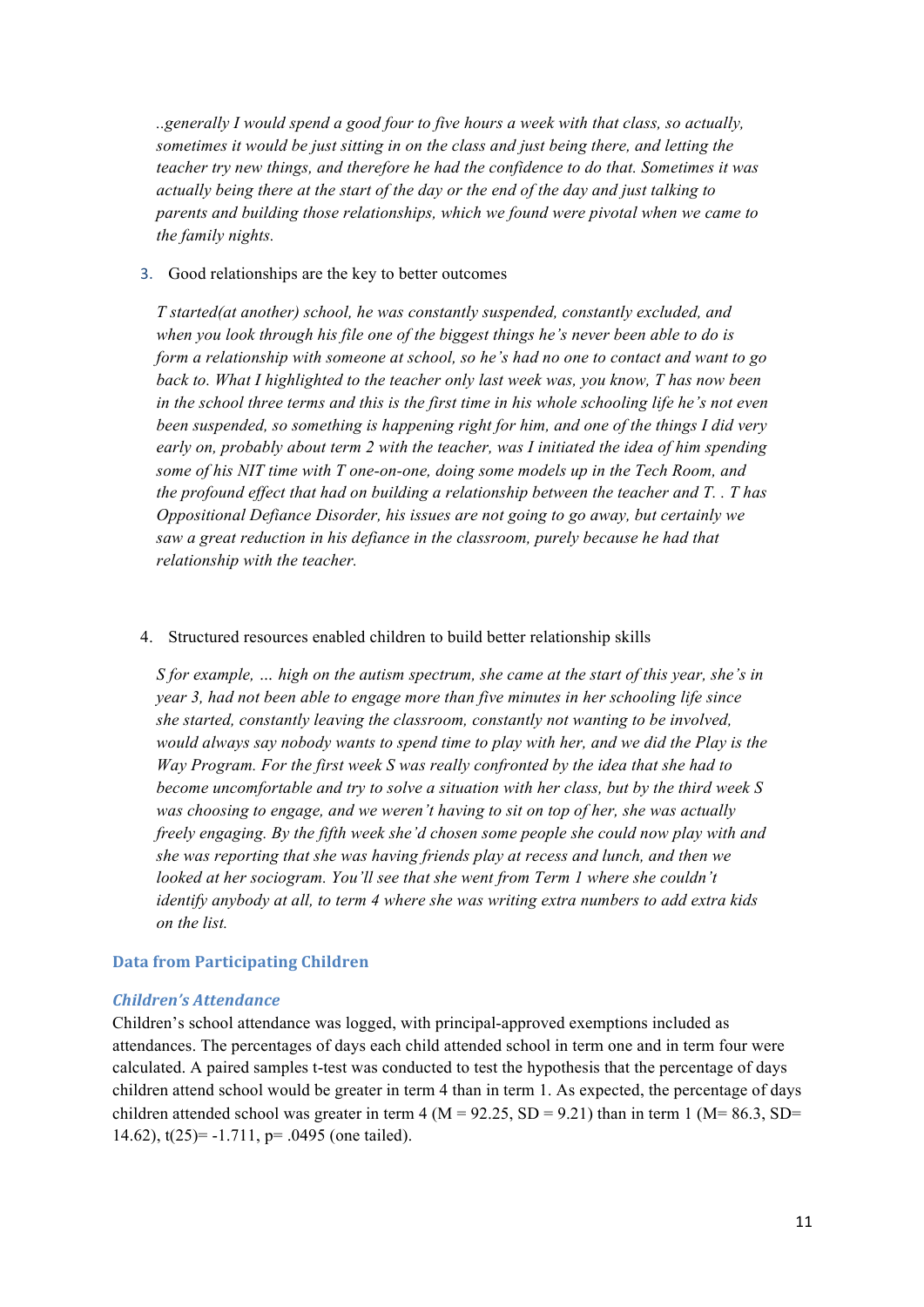## *Discussion.*

Children's attendance did improve between terms one and terms four. However without comparative data (eg with the averages for year 3/4 classes in the state), we cannot suggest this result is an outcome of the TIC intervention. It is noteworthy however that the outreach worker and teacher both identified regular attendance by individual children who had previously had difficulties in sustaining school attendance.

## *Sociogram data*

Children were asked by their teacher to 'name three people in the class who are important to you,' in Terms 2, 3 and 4. Table 1 records data from participants from Year 2 and Table 2 presents data from Year 3 research participants. The tables indicate how many classmates nominated each child in each term, and how many of these nominees mutually chose each other. Given that children were asked to nominate three others, the maximum possible number of mutual choice is three. To aid interpretation, symbols have been placed beside each name to indicate the direction of change over time. The 'equal' sign indicates no change. The 'minus' sign indicates a decline in the child's social network over time. The 'plus' sign denotes an increase in the child's social network over time, with two plus signs used to indicate the greatest positive changes.

| Pseudonym     | Term 2 | Term 2        | Term 3 | Term 3        | Term4  | Term 4        |
|---------------|--------|---------------|--------|---------------|--------|---------------|
|               | chosen | <b>Mutual</b> | chosen | <b>Mutual</b> | chosen | <b>Mutual</b> |
| $Fred =$      |        |               |        | o             |        | $\mathbf{0}$  |
| John -        |        |               |        | 3             |        |               |
| Sue -         |        |               | Absent |               |        | 0             |
| $Dean =$      |        |               |        | $\bf{0}$      |        | 0             |
| Steve +       |        |               |        |               |        |               |
| $Giles++$     | 3      |               |        |               |        | 3             |
| Luke $++$     |        |               |        |               |        | 3             |
| $Kev +$       |        |               |        |               |        | $\mathbf{2}$  |
| $Tom =$       |        |               |        | $\mathbf{0}$  |        | $\mathbf{0}$  |
| <b>Totals</b> | 18/9   | 3             | 17/9   | 8             | 22/9   | 10            |

## **Table 1: Year 2 sociometric data**

Table 1 shows that the overall direction of change for Year Two participants was positive. Four of the nine Year Two children experienced positive change over the year, three children showed little change and two experienced a decline in networks over the year. In Term 2 the nine participants were chosen 18 times by other classmates, rising to 22 times by Term 4. Although this is a modest change in the number of times the children were chosen, the biggest difference is in the number of mutual relationships, which increased from three to ten. The two children who experienced the most positive change shifted from having no mutual relationships in Term 2 to the maximum of three mutual relationships by the end of the year. Three children had a friendship with a classmate at the start of Term 2, rising to five children with at least one friend in the class by Term 4. The increase in mutual relationships is evidence of more friendships being developed between children in the class.

#### **Table 2: Year 3 sociometric data**

| Pseudonym         | Term 2 | Term 2        | Term 3    | Term 3        | Term4  | Term 4        |
|-------------------|--------|---------------|-----------|---------------|--------|---------------|
|                   | chosen | <b>Mutual</b> | chosen    | <b>Mutual</b> | chosen | <b>Mutual</b> |
| $\mathbf{Ally}$ + |        |               |           |               |        |               |
| $Val +$           |        |               | 1(absent) |               |        |               |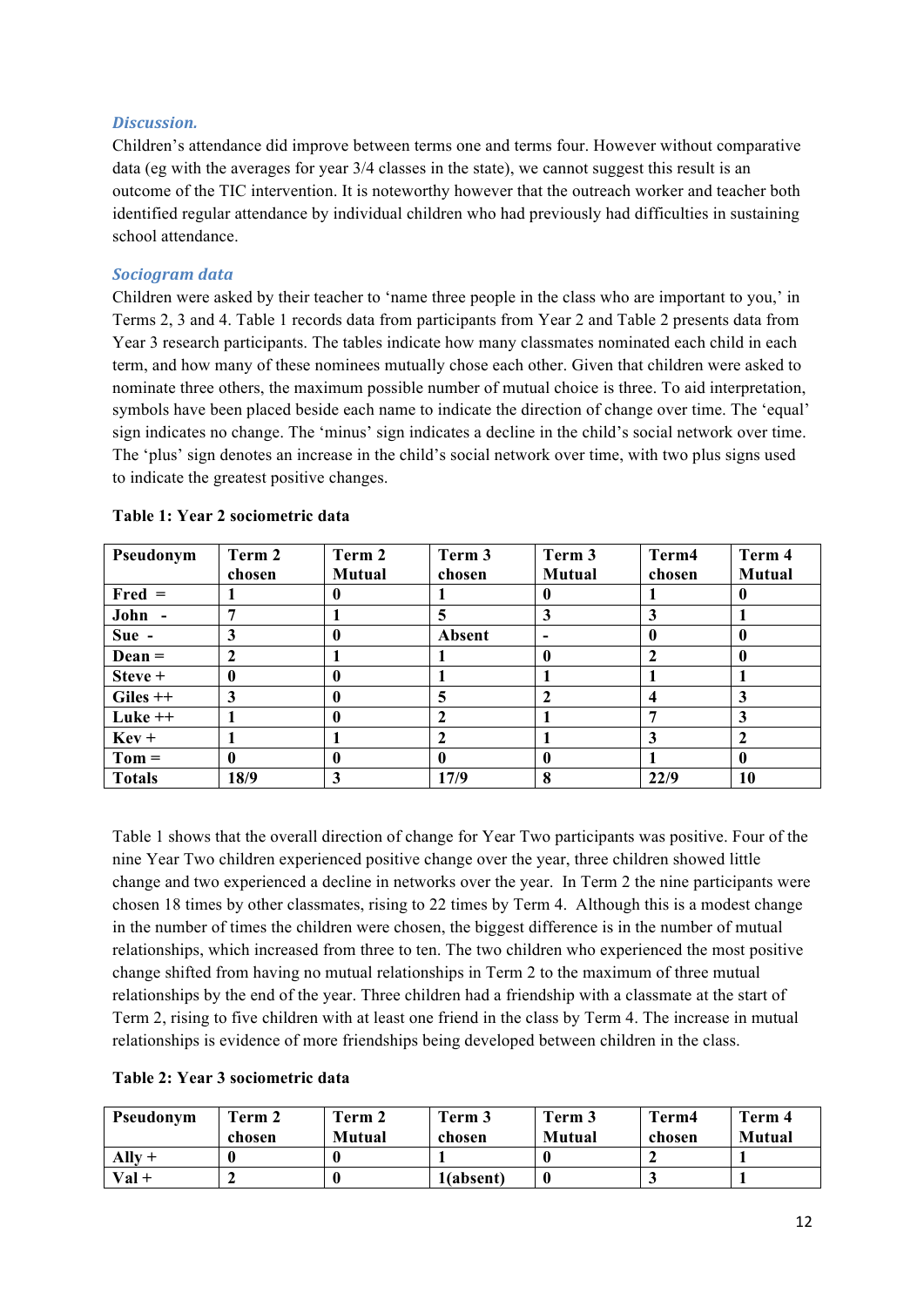| $Charles ++$                | $\mathbf{2}$         | 0        | 2     |                  | 5     | 3              |
|-----------------------------|----------------------|----------|-------|------------------|-------|----------------|
| Anne $++$                   | $\mathbf{2}$         | $\bf{0}$ | 6     | 2                |       | $\mathbf{2}$   |
| $Jill +$                    |                      |          |       | 2                |       | $\overline{2}$ |
| $Bill +$                    | Not at<br>school yet |          |       | 0                |       | $\mathcal{P}$  |
| Sandra-                     | 5                    | 3        |       |                  |       |                |
| Helen ++                    |                      | 0        | 4     | 3                |       |                |
| $T$ anya +                  | $\mathbf{2}$         | 0        | 4     |                  |       |                |
| Vicki-                      | $\mathbf{2}$         |          |       | $\boldsymbol{0}$ |       | $\mathbf{0}$   |
| <b>Totals</b>               | 17/9                 | 5        | 25/10 | 12               | 28/10 | 15             |
| Year $2/3$<br><b>TOTALS</b> | 35/18                | 8        | 42/19 | 20               | 50/19 | 25             |

Table 2 shows that again the overall direction of change was positive. Eight of the ten Year 3 students experienced positive changes in their social relationships and two showed a decline in their social network. In Term 2 nine participants received 17 nominations by their classmates, rising to 28 nominations for ten children in Term 4. As with Year 2 students, there was an impressive gain in the number of mutual relationships developed across the year, rising from 5 to 15. Three of the ten Year 3 children had a mutual relationship at the start of Term 2, rising to nine out of ten by Term 4.

When the totals for Year 2 and 3 students are combined, the number of mutual relationships increases from 8 to 25. Across the class, six of the 19 participants had a mutual relationship in Term 2 rising to 14 with at least one mutual relationship by Term 4.

#### *Discussion*

The data show that the number of mutual friendships had increased by just over 200 per cent over the three terms of intervention activities. It is however concerning that five participants finished the year with no mutual relationships in the class, and most of these did not have any mutual relationships during the year. The data suggests that year 3 students were more successful in improving their social relationships than Year 2 students. This may be a feature of their age and development and longer experience in the school environment.

# *Numbers of feeling words before and after Kimochis intervention*

Before the *Kimochis* intervention, the children produced between 4 and 11 feeling words. After the intervention the children produced between 5 and 22 feeling words.

A paired samples *t*-test was conducted to test whether children would score higher on the number of feelings words after the *Kimochis* intervention than they did before. As expected, children provided significantly more feelings words after the *Kimochis* intervention (*M*= 11.33, *SD*= 4.94) than before  $(M = 6.75, SD = 2.22)$ ,  $t(11) = -3.298$ ,  $p = .004$  (one tailed), showing that the intervention significantly improved their knowledge of feeling words.

# *Discussion*

As the children produced significantly more feelings words after the *Kimochis* intervention we can infer that the *Kimochis* interventions improved the children's emotional literacy, as measured by number of feeling words recalled. However the intervention appears to have been more effective for some children than for others.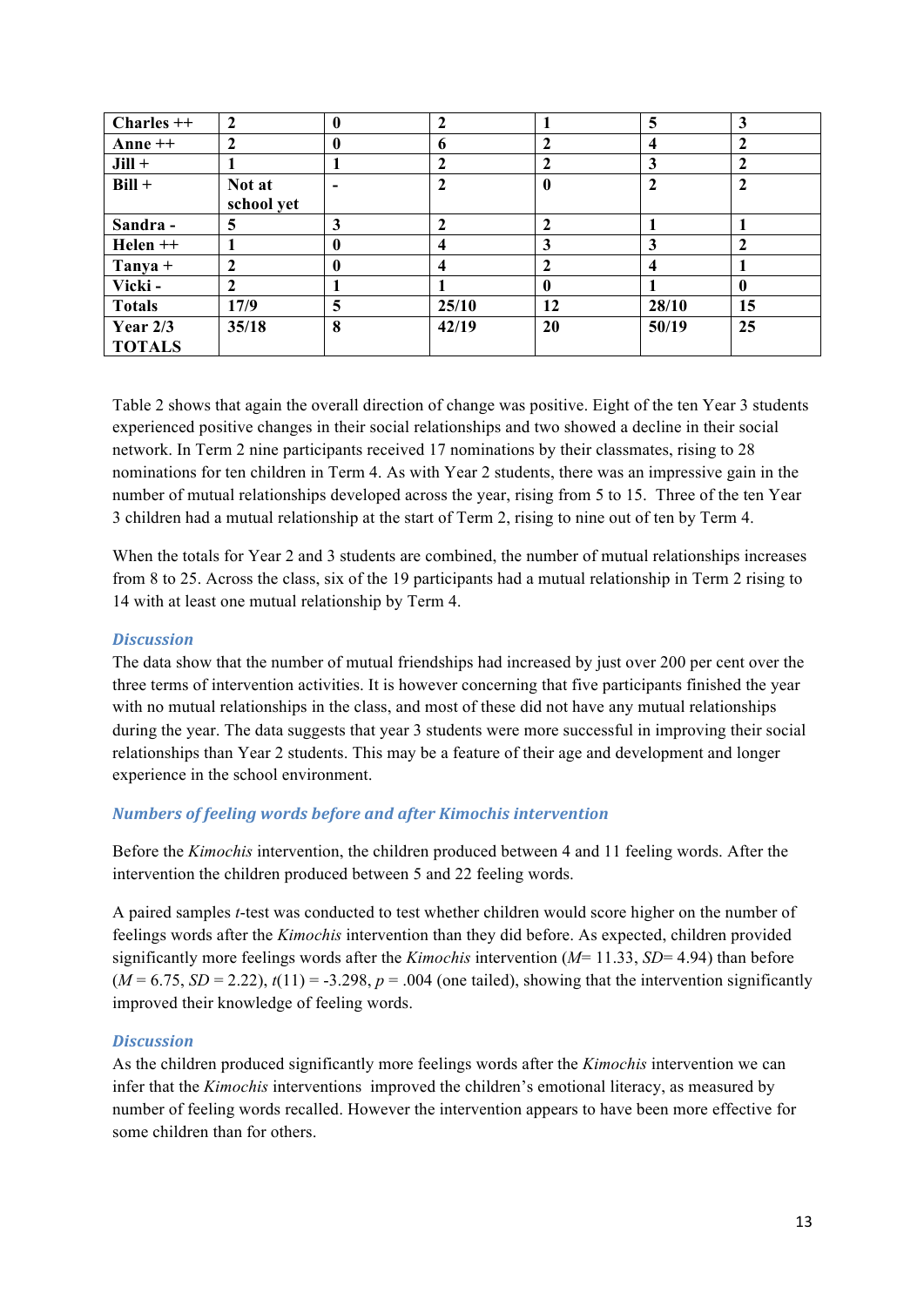In the terms 3 and 4 interviews, the class teacher noted that after the *Kimochis* implementation children were more able to discuss their feelings and resolve interpersonal conflict through discussion than previously.

# *What is important for the children at school*

In Term 4 the children were individually asked by the outreach worker 'What is important to you at school?' The question sought to provide insights about what the children valued at school. Twentyfive anonymous responses were recorded and are summarised in Table 3.

| <b>Important to Child</b>      | <b>Number</b> | Per Cent |
|--------------------------------|---------------|----------|
| Specific Curricular activities |               | 33       |
| Play and Sport Activities      |               | 28       |
| Friends                        |               | 25       |
| 'Makes me feel brave'          |               |          |
| <b>Shady Trees</b>             |               |          |
| 'Not getting into trouble'     |               |          |
| Total                          |               | 100      |

### **Table 3: What is Important to the Children At School**

The most common single response was 'friends', which was nominated by six children. Eight children nominated various academic activities. Two liked maths, two liked science, two liked reading, one liked painting and the other liked writing. Sport and play activities were named by seven children. Two liked the playground, two liked football, and other single nominations were variously the sportsshed, the sandpit and basketball. One child liked the shady trees at the school. Two children said school made them feel brave and one child liked 'not getting into trouble'.

# *Discussion*

The children's responses reveal that classroom based activities, play and sport activities and friends were the three most highly valued aspects of school. It is interesting that two children said that feeling 'brave' was important to them at school. 'Brave' is a word prominent in both the *Kimochi*s resource and *Play is the Way* activities, with emphases on trying new things and being willing to take a risk. It's use by children in the class is evidence of their awareness and use of a feelings vocabulary.

# *Children's Reading Achievement*

Using Waddington's Reading Test, children's reading ages in term one ranged from 81 months to 117 months, and in term 4 ranged from 82 months to 120 months. Data for individual children's reading ages from the Waddington's Reading Test are displayed in Figure 1 below.

Figure 1. Line graph showing changes in individual children's reading ages across the year.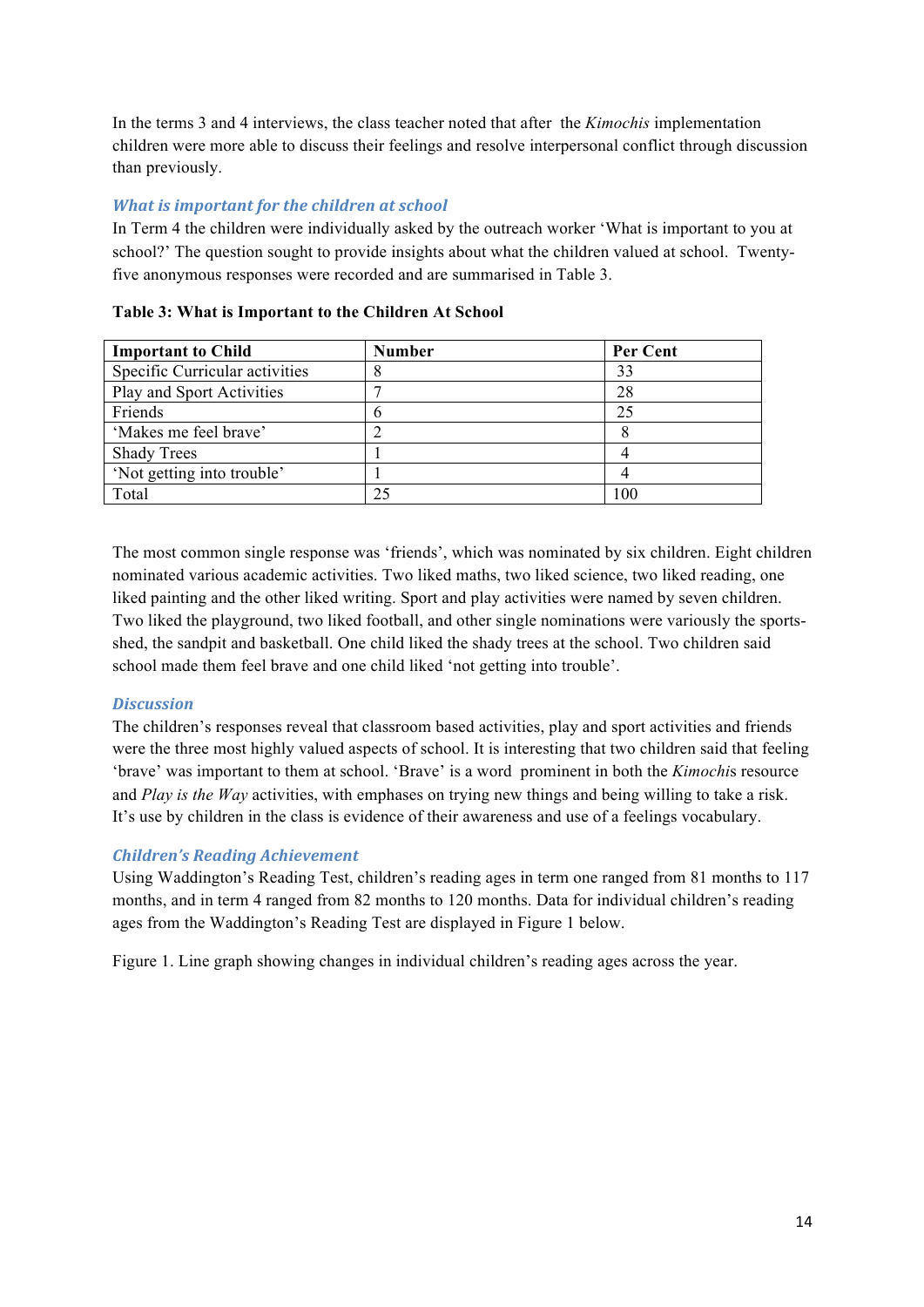

A paired samples t-test was conducted to test the hypothesis that children's reading ages increased on average across the school year. As expected, children's reading ages, as measured by the Waddington's Reading Test, were significantly higher in term four (M=110.36, SD=10.57) than in term one (M=102.43, SD=9.91),  $t(13) = -4.723$ ,  $p < .001$  (one tailed).

A Pearson Correlation was conducted to test the hypothesis that there is a positive relationship between individual children's reading ages in term one and in term four. As predicted, individuals' reading ages in term one were found to be significantly positively related to reading ages in term four,  $r(12) = .81$ , p<.001 (one tailed).

Discrepancy scores for the reading age data were computed by calculating the number of months each child's score differed from the expected reading age for that child's chronological age, as provided in Waddington's standardised conversion table. Discrepancy reading age scores ranged from -18 months to +22 months in term one, and from -27 months to +24 months in term four.

A paired samples t-test was conducted to explore whether children's discrepancy scores for the Waddington's Reading Test changed across the school year. Children's discrepancy scores were neither significantly higher nor lower on the Waddington's Reading Test in term four (M=7.29, SD=13.9) than in term one (M=9.36, SD=11.69), t (13) =1.234, p=.239.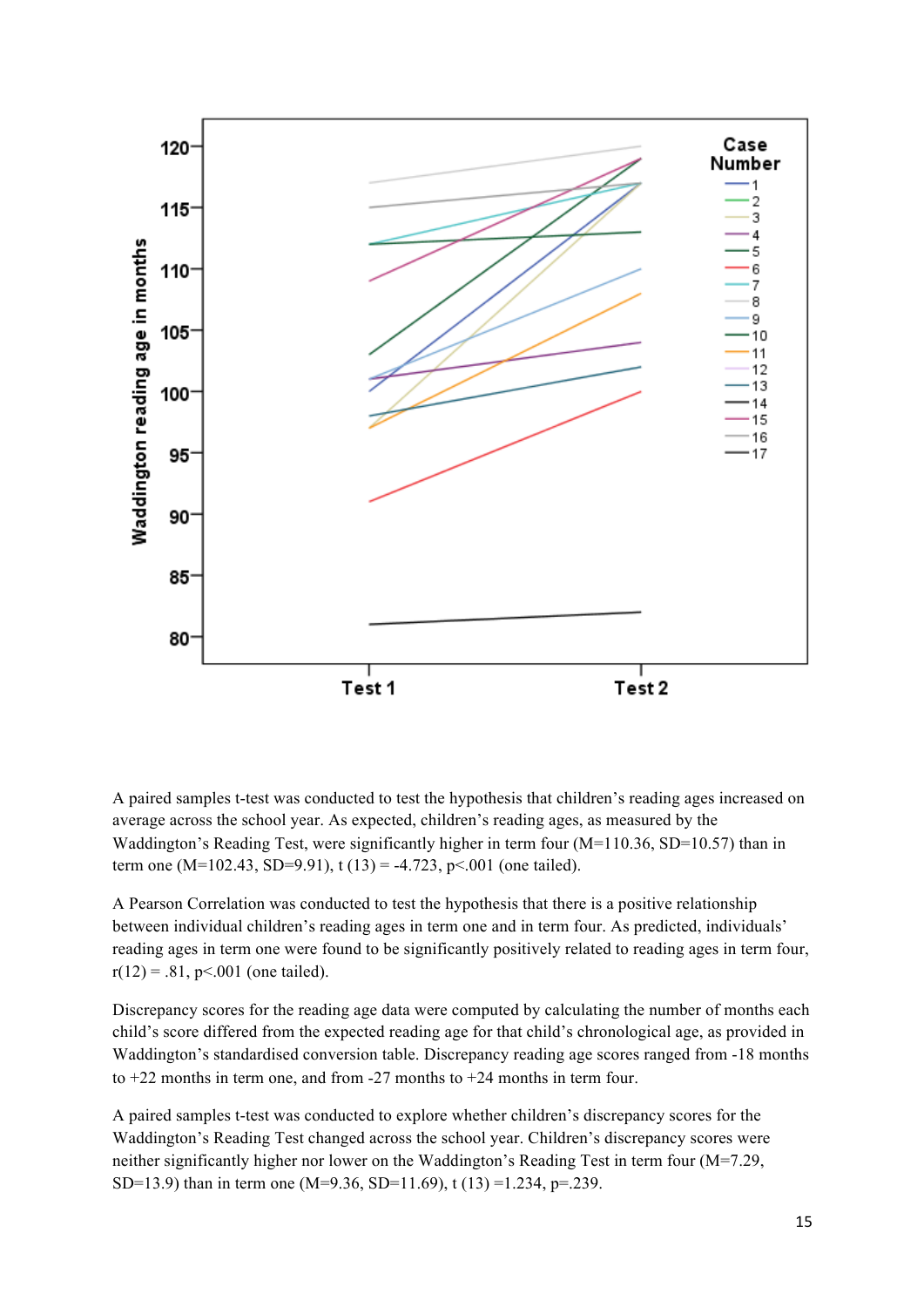#### *Children's Spelling Achievement*

Using Waddington's Spelling Test, children's spelling ages in term one ranged from 84 months to 120 months, and in term four ranged from 86 months to 122 months. Data for individual children's spelling ages from the Waddington's Spelling Test are displayed in Figure 2 below.



Figure 2. Line graph showing changes in individual children's spelling ages across the year.

A paired samples t-test was conducted to test the hypothesis that children's spelling ages increased on average across the school year. As expected, children's spelling ages, as measured by the Waddington's Spelling Test, were significantly higher in term four (M=108.21, SD=10.42) than in term one (M=98.64, SD=13.92, t (13) = -6.132, p < 0.01 (one tailed).

A Pearson Correlation was conducted to test the hypothesis that there is a positive relationship between individual children's spelling ages in term one and in term four. As predicted, individuals' spelling ages in term one were found to be significantly positively related to spelling ages in term four,  $r(12) = .93$ ,  $p < .001$  (one tailed).

Discrepancy scores for the spelling age data were computed by calculating the number of months each child's score differed from the expected spelling age for that child's chronological age, as provided in Waddington's standardised conversion table. Discrepancy spelling age scores ranged from -22 months to +21 months in term one, and from -23 months to +20 months in term four.

A paired samples t-test was conducted to explore whether children's discrepancy scores for the Waddington's Reading Test changed across the school year. As expected, children's discrepancy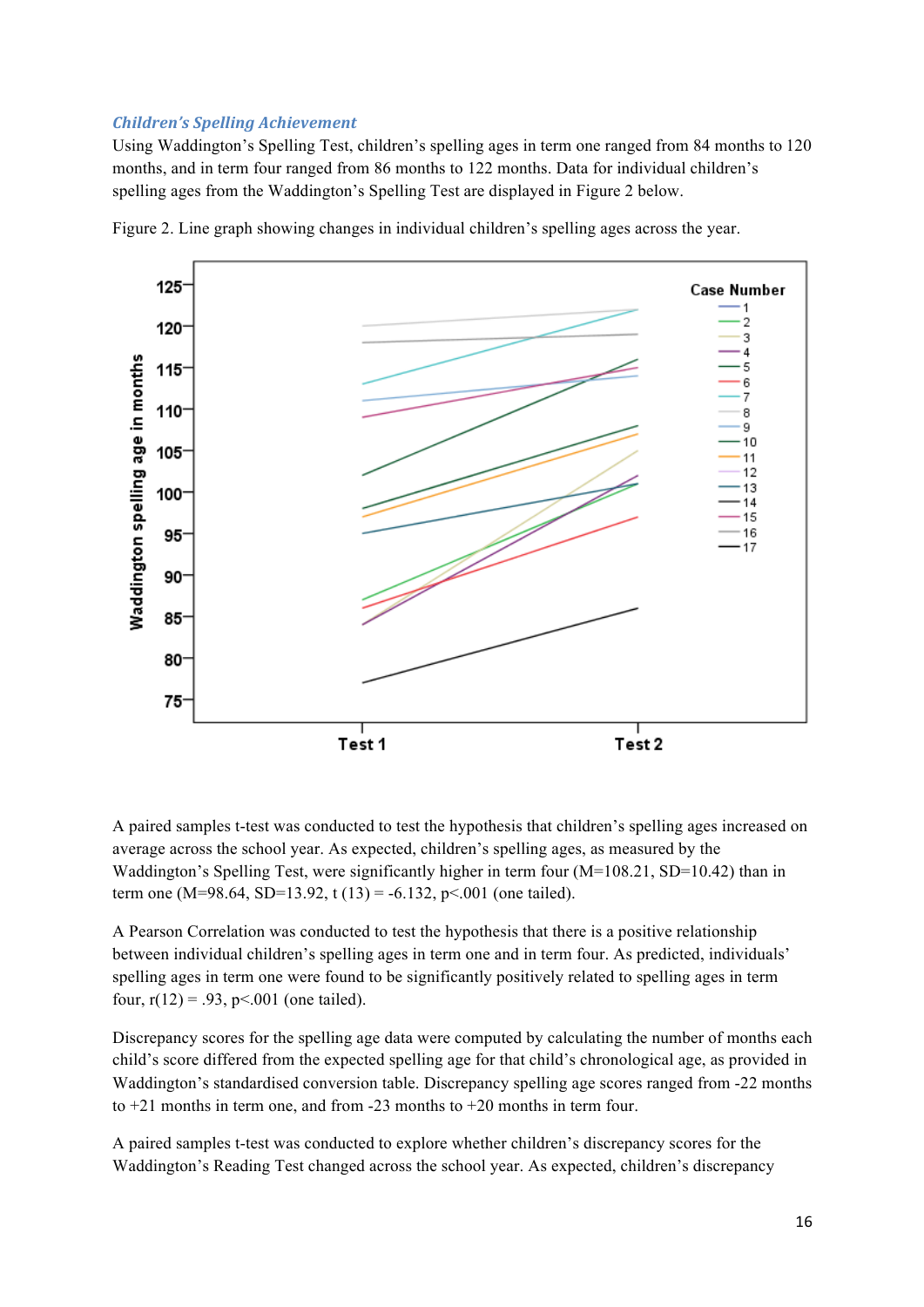scores were neither significantly higher nor lower on the Waddington's Spelling Test in term four  $(M=5.36, SD=12.11)$  than in term one  $(M=5.07, SD=12.53)$ , t  $(13) = -.162$ ,  $p=.874$ .

# *Discussion*

Results on the children's academic achievement across the year as measured by Waddington's Reading and Spelling Tests, indicate that whilst individual children's progress varied, all children made some reading and spelling progress.

The results for the t-tests of difference between reading and spelling discrepancy scores indicate that the focus on the children's social and emotional development did not adversely impact on the reading and spelling learning outcomes of the class as a whole.

The increase in the range of discrepancy scores, indicates that while some children are forging ahead, others are falling further behind age-mates in their literacy learning. Whilst this result is disappointing and of tremendous concern, it is unsurprising international findings of widening differences in academic achievements as children progress through school (Arnold & Doctoroff 2003; Siraj-Blatchford, Mayo, Melhuish, Taggart, Sammons & Sylva 2011). Results for South Australia also show mean reading score differences between children of parents with high education levels (Bachelor degree or above) and children of parents who had not completed high school increased from year three to year five (National Assessment Program Literacy and Numeracy Achievement 2012, p. 9 and p.73). Such widening trajectories have been explained by Hart and Risley (1995) who found that the number of words and how they were used in interactions between toddler-aged children and their parents, were the best predictors of not only early language development, but also academic competence in the school years. The strong correlations between individual children's scores in terms one and two strengthen an argument that individual children are following trajectories largely set through language input before school entry.

We have no evidence however that the TIC interventions improve academic outcomes. However we argue that improved attendance along with emotional readiness to learn would set the stage for learning over the next years. We also recommend that TIC be combined with the school's engagement with families in the preschool years to prevent 'the early catastrophe' (Hart & Risley 2003, p. 110) of poor language development, and reading remediation where needed.

# **Conclusion**

The data thus far provide promising indicators of positive change in participating children's social relationships at school and their ability to identify their own and other's feelings. Given that social withdrawal, lack of trust and inability to identify feelings are some common consequences of chronic stress and trauma, these positive changes can be recognised as indicators of increasing well-being for children in the classroom.

The selected resources, *Play is the Way* and *Kimochis*, provided effective tools to promoting improved social relationships and a wider vocabulary of feelings words which children used to relate to their own and other's experiences. A whole of school approach and assistance with implementation of the resources proved important to successfully embedding the programmes in classroom activities.

The teacher's strategies of forming and sustaining individual relationships with children in the class, of leading and modelling a sense of community and revealing and modelling his own management of his feelings, enabled children to develop a sense of trust, of being valued and able to contribute to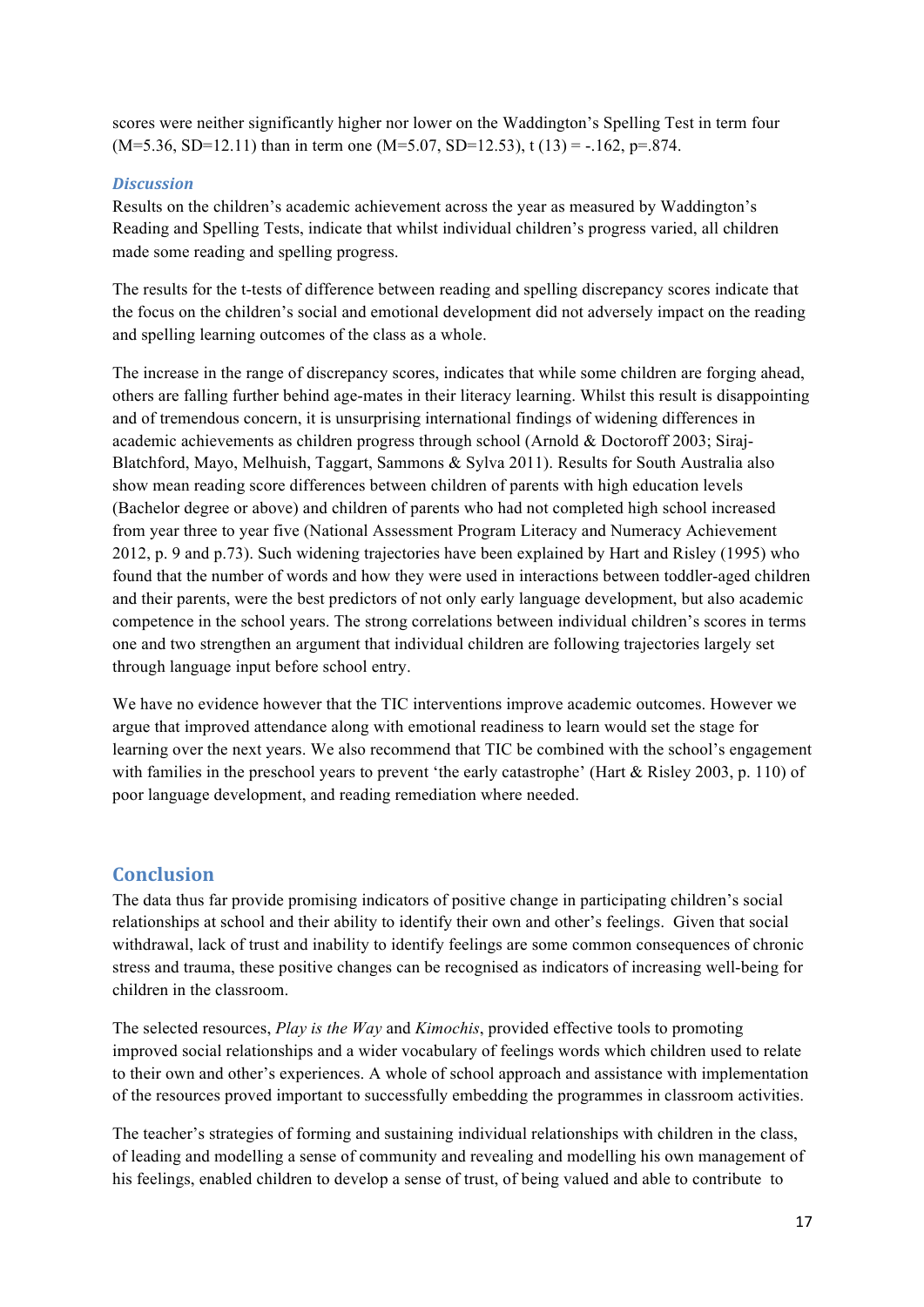their classroom community. Again these strategies addressed some of the negative consequences of chronic stress and trauma which include difficulty trusting others, low self-esteem and a sense of loss of control.

A limitation of the research design was the absence of a 'control' class in the school against which to compare outcomes. This was not possible as the school had a single Year 2/3 class and comparison with a Year 2/3 class at another school would be limited by variations between the schools and their communities. This project should therefore be read as a case study of a series of classroom-based interventions which could inform further research.

Given the complexity of contemporary classrooms and the widespread incidence of chronic stress and trauma in children's lives, inclusive classroom-based interventions involving daily routines and activities offer an effective avenue for supporting children's social and emotional development and recovery. The potential benefits flow to individual children and their families, teachers, school staff and the wider community as children change from being isolated, unhappy and 'in trouble' to becoming valued members of the communities which they help to create.

# **References:**

Abercrombie, H, Kalin, N, Thurow, M, Rosenkranz, M & Davidson, R (2003). 'Cortisol variation in humans affects memory for emotionally laden and neutral information', *Behavioural neuroscience*, *117*(3), 505-516.

Arnold DH & Doctoroff GL 2003, 'The Early Education of Socioeconomically Disadvantaged Children'. *Annual Review of Psychology*, vol. 54, no. 1, pp. 517–545.

Australian Childhood Foundation (2010). *Making Space for Learning: Trauma Informed Practice in Schools,* Victoria, Australian Childhood Foundation.

Australian Early Development Index (2006). *AEDI Community profile; Eastern suburbs of Salisbury SA,* Parkville, Victoria. Centre for Community Child Health.

Australian Early Development Index (2010). *Salisbury – ABS: SEIFA Index of relative socioeconomic disadvantage*, retrieved June 15, 2012, from http://maps.aedi.org.au/IA/2011/region/42/atlas.html

Bremmer, JD (2008). 'The neurobiology of trauma and memory in children' in *Stress, trauma, and children's memory development; neurobiological, cognitive, clinical and legal perspectives*, eds. ML Howe, GS Goodman & D Cicchetti, New York, Oxford University Press, pp. 11- 49.

Cillessen, AHN & Bellmore, AD (2004). 'Social skills and interpersonal perception in early and middle childhood', in *Blackwood handbook of childhood social development*, eds. P.K. Smith & C.H. Hart, Malden: Blackwell, pp. 355-374.

Commonwealth of Australia (2009). *Fourth national mental health plan: an agenda for collaborative government action in mental health 2009-2014*, Australian Government Department of Health and Aging, retrieved June 15, 2012, from

http://www.health.gov.au/internet/main/publishing.nsf/Content/360EB322114EC906CA2576700014 A817/\$File/pla2.pdf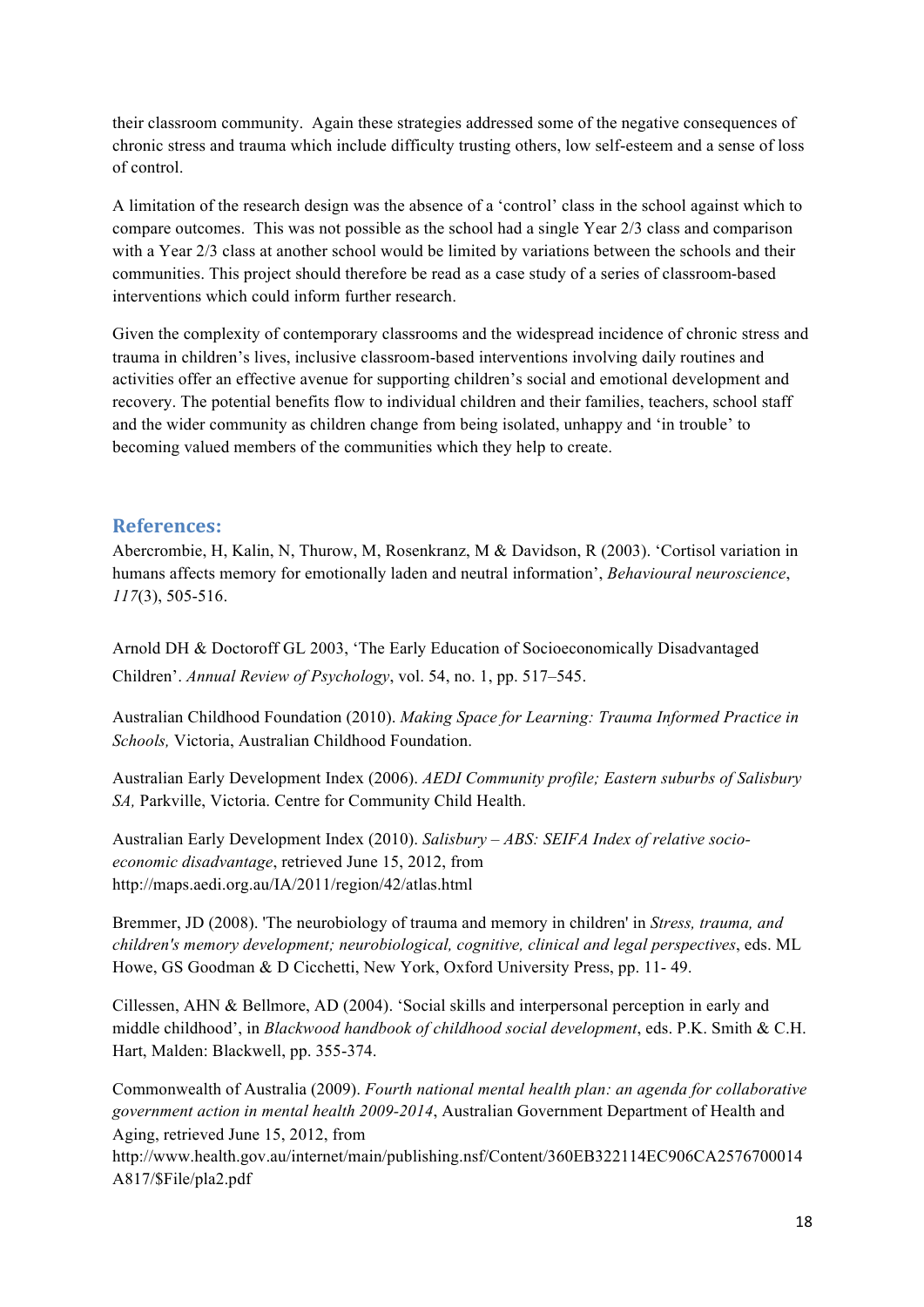Courtois, C & Gold, S 2009, 'The need for inclusion of of psychological trauma in the professional curriculum; a call to action', *Psychological Trauma: Theory, Research, Practice, and Policy, 1*(1), 3- 23.

Diamond, A & Willoughby, L (2009). *Report on the findings from Salisbury Communities for Children Consultations with Primary School Children*, The Salvation Army, Ingle Farm, retrieved June 15, 2012, from

http://www.salisburyc4c.org.au/resourcedownloads/Salisbury\_C4C\_Consultation\_with\_Primary\_Sch ool\_Children.pdf

Ford, J & Courtois, C 2009, 'Defining and understanding complex trauma and complex traumatic stress disorders', in *Treating complex traumatic stress disorders: An evidence-based guide*, eds. C Courtois & J Ford, New York, Norton, pp. 13-30.

Gerhardt, S (2004). *Why love matters. How affection shapes a baby's brain*, Hove, Brunner Routledge.

Gonski, D, Boston, K, Greiner, K, Lawrence, C, Scales, B & Tannock, P (2011). *Review of Funding for Schooling – Final report*, Department of Education, Employment and Workplace Relations, Canberra, retrieved June 15, 2012, from http://www.schoolfunding.gov.au/read-review-panels-finalreport

Goswami, U 2008, 'Neuroscience and education', in *The Jossey-Bass Reader on the Brain and Learning*, eds. Jossey-Bass Publishers, New Jersey, Wiley, pp. 33-50.

Hart, B & Risley, TR 1995, *Meaningful differences in the everyday experience of young American children*, Paul H Brookes, Baltimore.

Hart, B & Risley, TR 2003, 'The early catastrophe', *Education Review*, vol. 17, no. 1, pp. 110-118. http://xa.yimg.com/kq/groups/8446968/1524504014/name/hart+%26+risley+2003.pdf accessed 19/2/13.

Indermaur, D 2001, *Young Australians and Domestic Violence, Trends and Issues Paper No. 195,* Canberra, Australian Institute of Criminology.

Kimochis (2011). *Kimochis Teacher's Curriculum,* retrieved January 2, 2013, from http://www.spectronicsinoz.com/product/kimochis-teachers-curriculum

Ko, SJ, Ford, JD, Kassam-Adams, N, Berkowitz, SJ, Wilson, C, Wong, M, Brymer, M &, Layne, CM 2008, 'Creating trauma-informed systems: Child welfare, education, first responders, health care, juvenile justice', *Professional Psychology: Research and Practice*, 39(4), 396-404.

Laird, R, Jordan, K, Dodge K, Pettit G, Bates, J (2001). 'Peer rejection in childhood, involvement with anti-social peers in early adolescence, and the development of externalizing behaviour problems', *Development and Psychopathology*, *13*, 337-354.

Levine, P & Kline, M 2007, *Trauma through a child's eyes: Awakening the ordinary miracle of healing*, Berkeley, North Atlantic Books.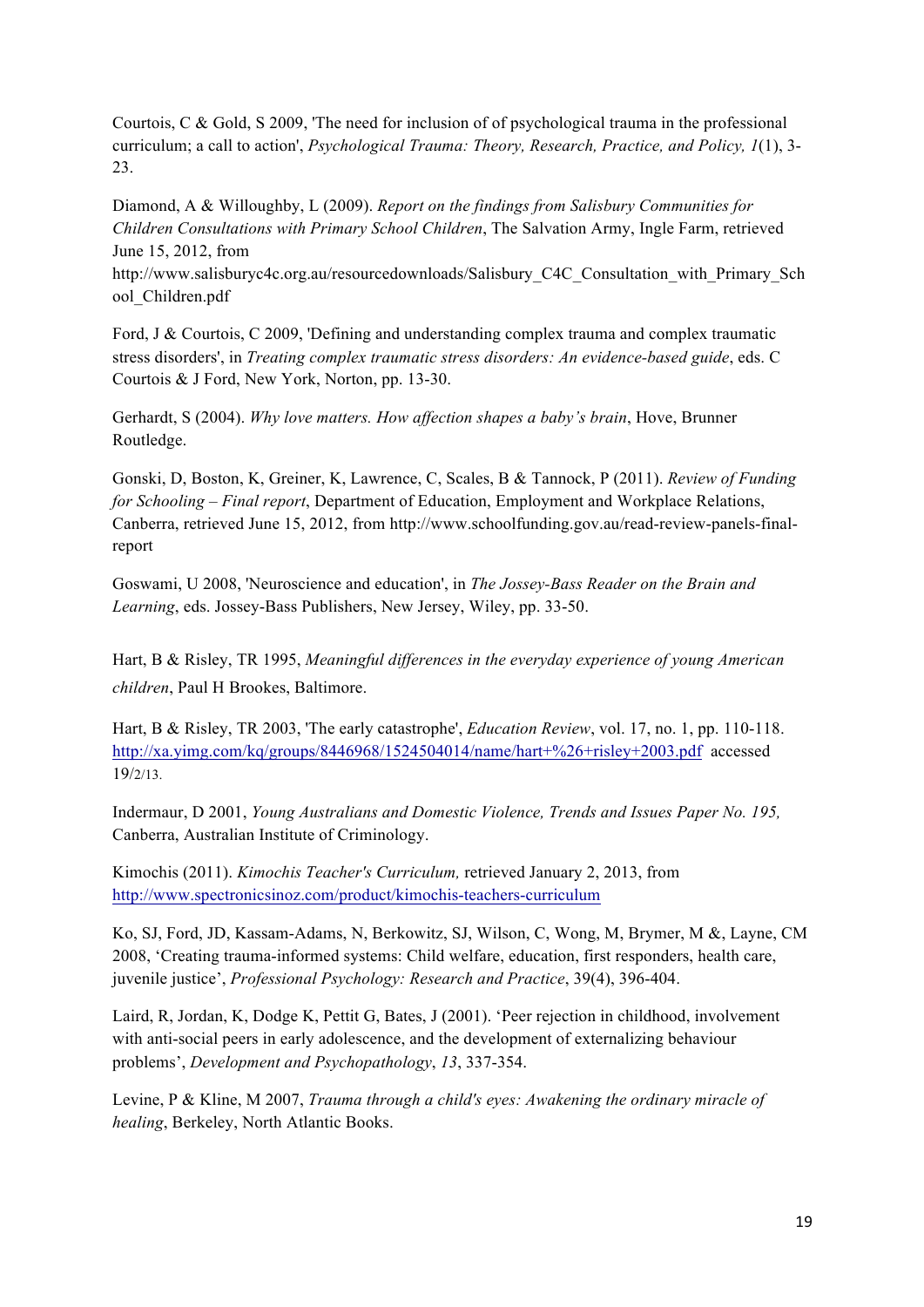Ludy-Dobson, C & Perry, B (2010). 'The role of healthy relational interactions in buffering the impact of childhood trauma', in *Working with children to heal interpersonal trauma: the power of play*, ed. E Gill, NY, Guildford, pp. 26-43. .

Lueken, L & Lemery, K (2004). 'Early caregiving and physiological stress response', *Clinical Psychology Review, 24*(2), 171-191.

Margolin, G & Vickerman, K 2007, 'Posttraumatic stress in children and adolescents exposed to family violence: I. Overview and issues', *Professional Psychology: Research and Practice*, *38*(6), 613-619.

Masten, AS, & Reed, MJ (2002). 'Resilience in development', in *Handbook of positive psychology* (74-88). eds. C. Snyder, & S. Lopez, New York: Oxford University Press, pp. 74-88.

Masten, AS, Herbers, JE, Cutuli, JJ & Lafavor, TL (2008). *Promoting competence and resilience in the school context. Professional School Counselling,* retrieved September 29, 2011, from http://www.thefreelibrary.com/Promoting+competence+and+resilience+in+the+school+context. a0191213587.

McCaskill, W (2007). *Play is the Way*, Greenwood WA, The Game Factory.

Monk, C & Nelson, C (2002). 'The effects of hydrocortisone on cognitive and neural function', *Neuropsychopharmacology*, *26*(4), 505-519.

Moreno, Jonathan D. (Ed) 1989, The autobiography of J. L. Moreno MD Journal of Group *Psychotherapy, Psychodrama & Sociometry*, 42(1), 52.

Mustard, F (2008) *Investing in the Early Years - Closing the Gap Between What We Know and What We Do,* Adelaide, Department of Premier and Cabinet.

Naglieri, J & LeBuffe, P (2005). Measuring resilience in children, in *Handbook of resilience in children,* eds. S. Goldstein, & R. Brooks, USA: Springer, pp. 107-124.

National Assessment Program Literacy and Numeracy Achievement in Reading, Persuasive Writing, Language Conventions and Numeracy 2012, *National Report for 2012*, http://www.nap.edu.au/verve/\_resources/NAPLAN\_2012\_National\_Report.pdf accessed 1/3/13.

National Scientific Council on the Developing Child (2005). *Excessive stress disrupts the architecture of the developing brain,* retrieved January 4, 2013, from http://www.developingchild.net/pubs/wp/Stress\_Disrupts\_Architecture\_Developing\_Brain.pdf accessed 22/8/12.

Pederson, S, Vitaro, F, Barker, ED & Anne, IH (2007). 'The timing of middle childhood peer rejection and friendship: Linking early behavior to early adolescent adjustment', *Child Development*, *78*, 1037-1051.

Perry, BD 2005, *Maltreatment and the Developing Child: how early experience shapes child and culture.* Margaret McCain Lecture Series*.* http://www.lfcc.on.ca/mccain/perry.pdf accessed 28/7/12

Perry, BD 2009, 'Examining child maltreatment through a neurodevelopmental lens: Clinical applications of the neurosequential model of therapeutics', *Journal of Loss and Trauma*, *14*, pp. 240- 255.